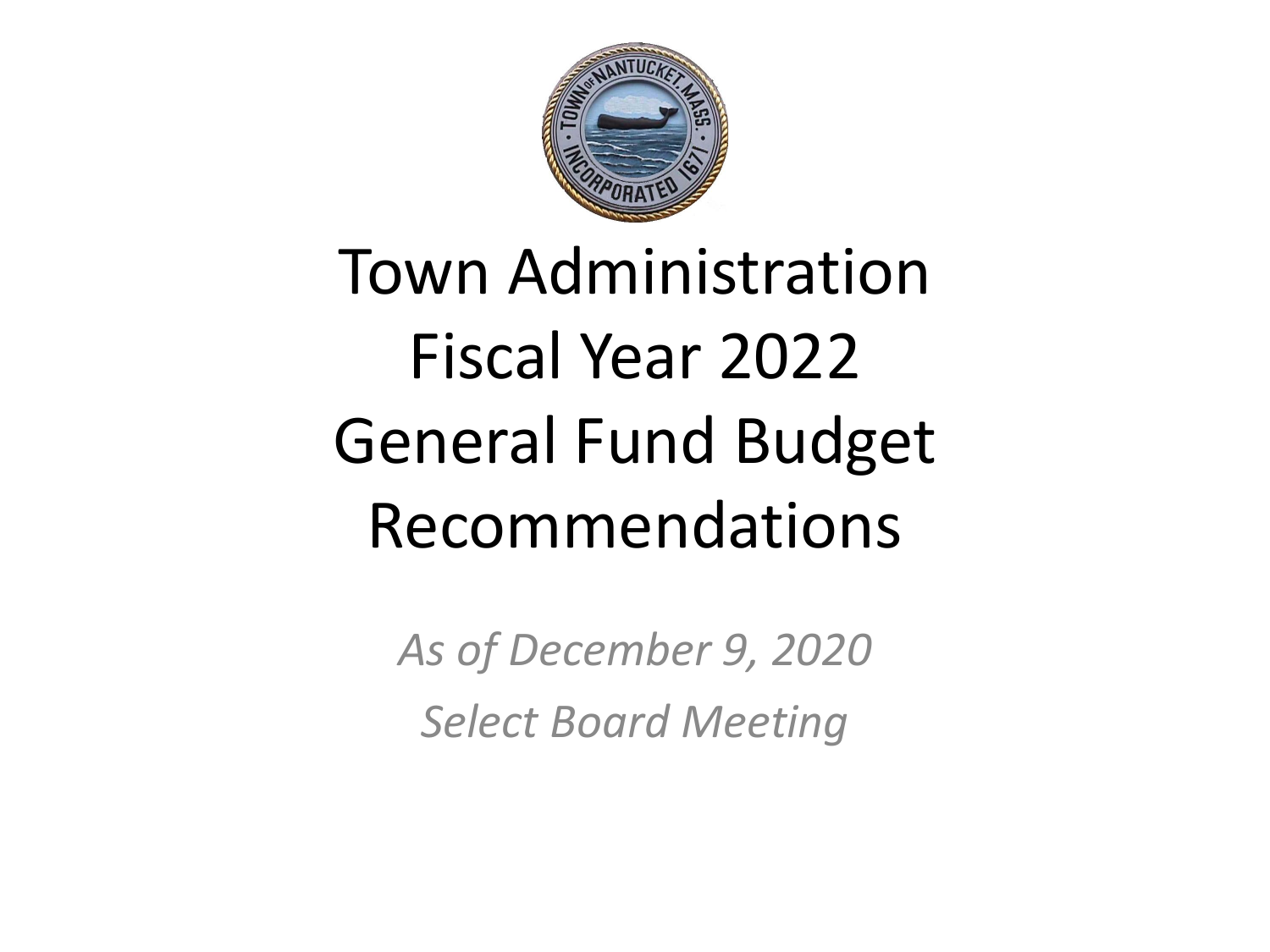## Select Board & Administration Goals and Priorities for FY 2022

- Balanced budget within projected revenue
- Strategic Plan
	- Transportation
	- Housing
	- Environmental Leadership
	- Efficient Town Operations
	- Quality of Life
- Capital and operational investment in infrastructure/facilities
- PFAS
- COVID-19 response
- Coastal Resilience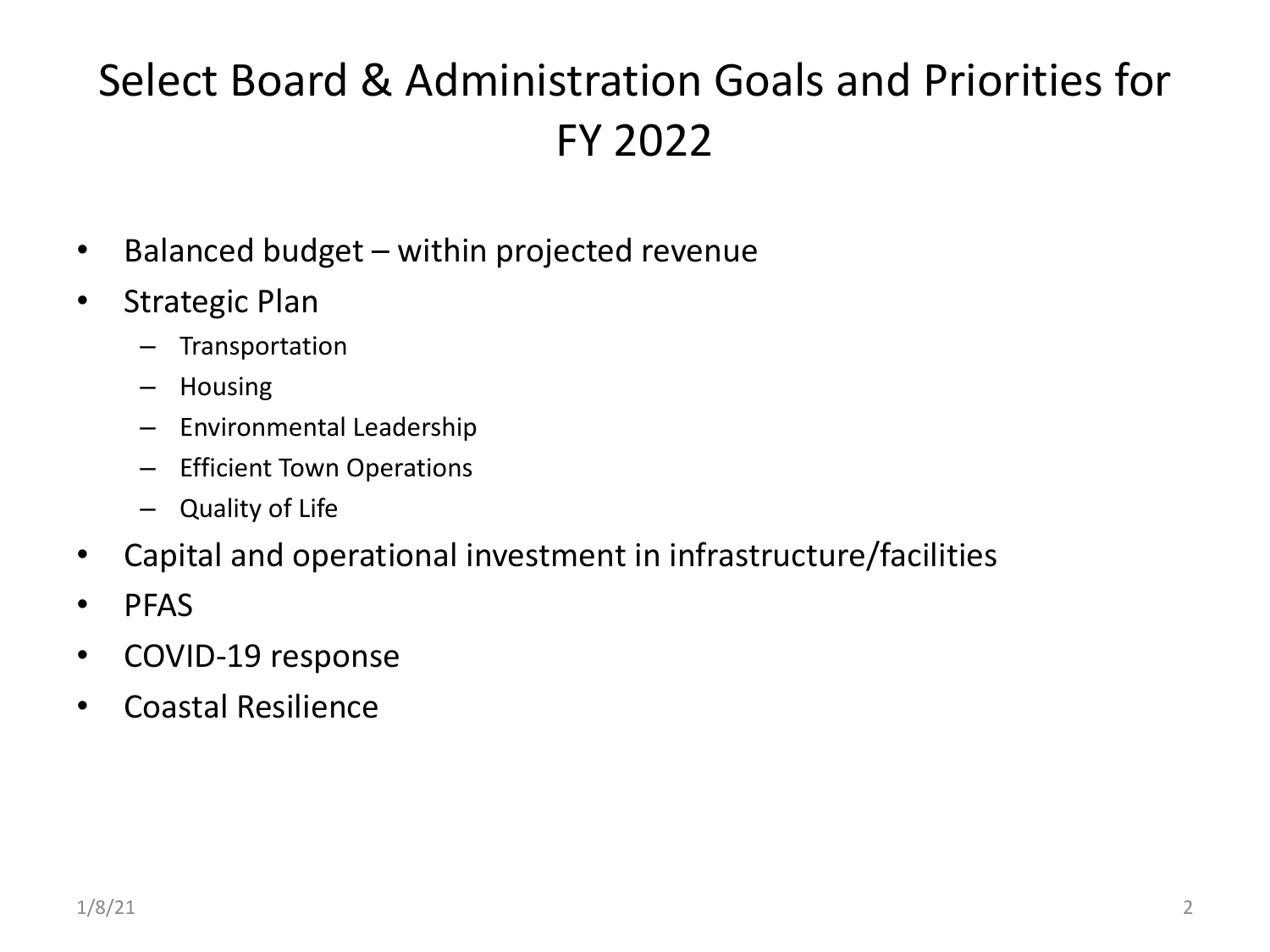## Initiatives/Needs/Goals Addressed with Budget Recommendations

#### • Strategic Plan

- Environmental Leadership
	- Coastal Resiliency/Hazard Mitigation
	- Sustainability
- Housing
	- Transitional housing for department-head level town employees
- Transportation
	- Parking management
	- Sidewalk route connection from Mid-island to ferries (capital project)
- Quality of Life
	- Diversity Equity Inclusion (DEI) office
- Efficient Town Operations
	- Development of a Facilities Master Plan
	- Continued Investment in Technology
	- Investment in Infrastructure Maintenance
	- Enforcement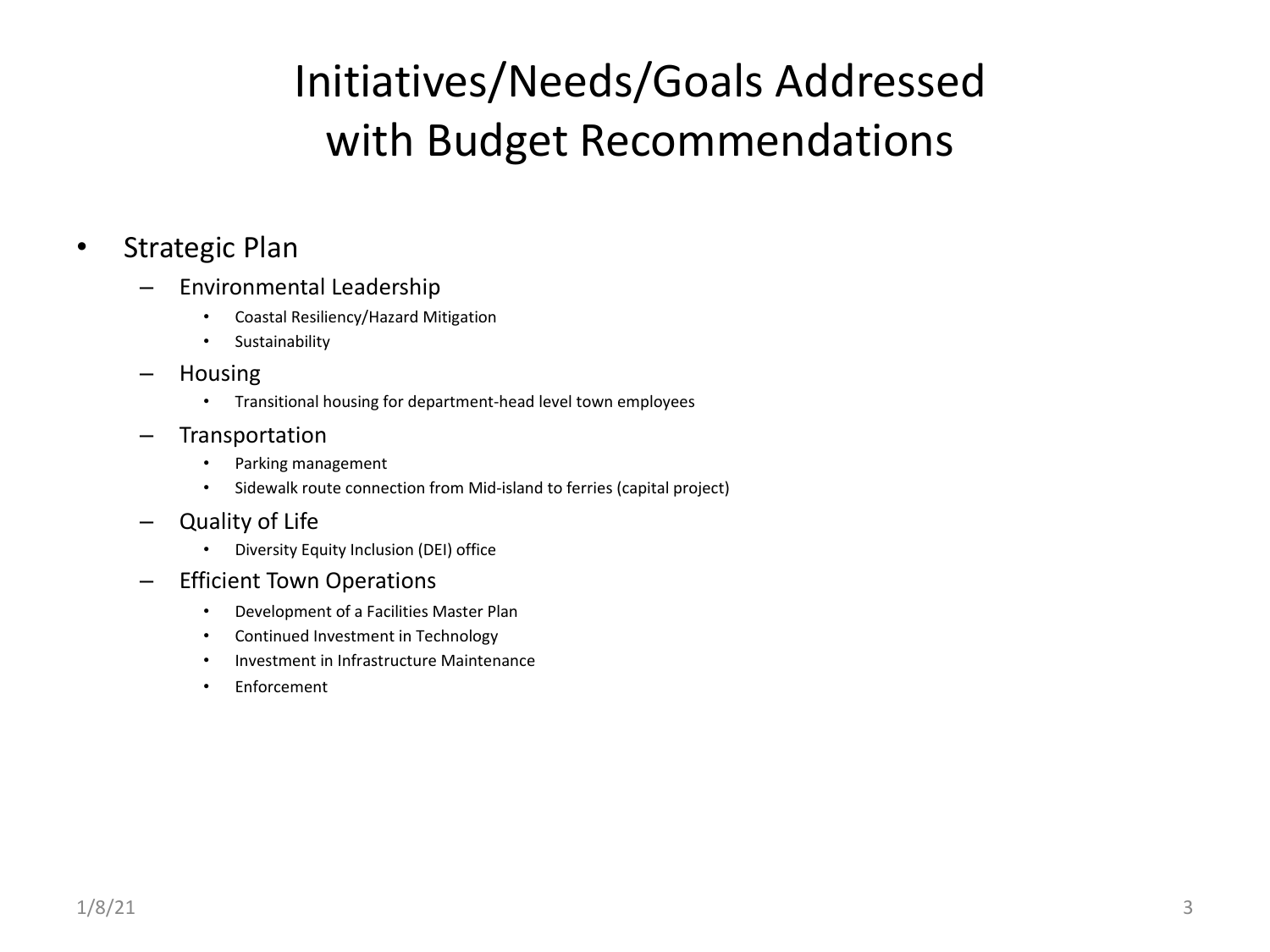## Initiatives/Needs/Goals Addressed with Budget Recommendations (cont.)

#### • COVID-19 Response

- Public Health Inspector
- Seasonal Housing and Seasonal Employee Increase
- Economic Recovery

#### • PFAS

- Phase I Town-wide Risk Assessment (started in FY21)
- $-$  Phase II TBD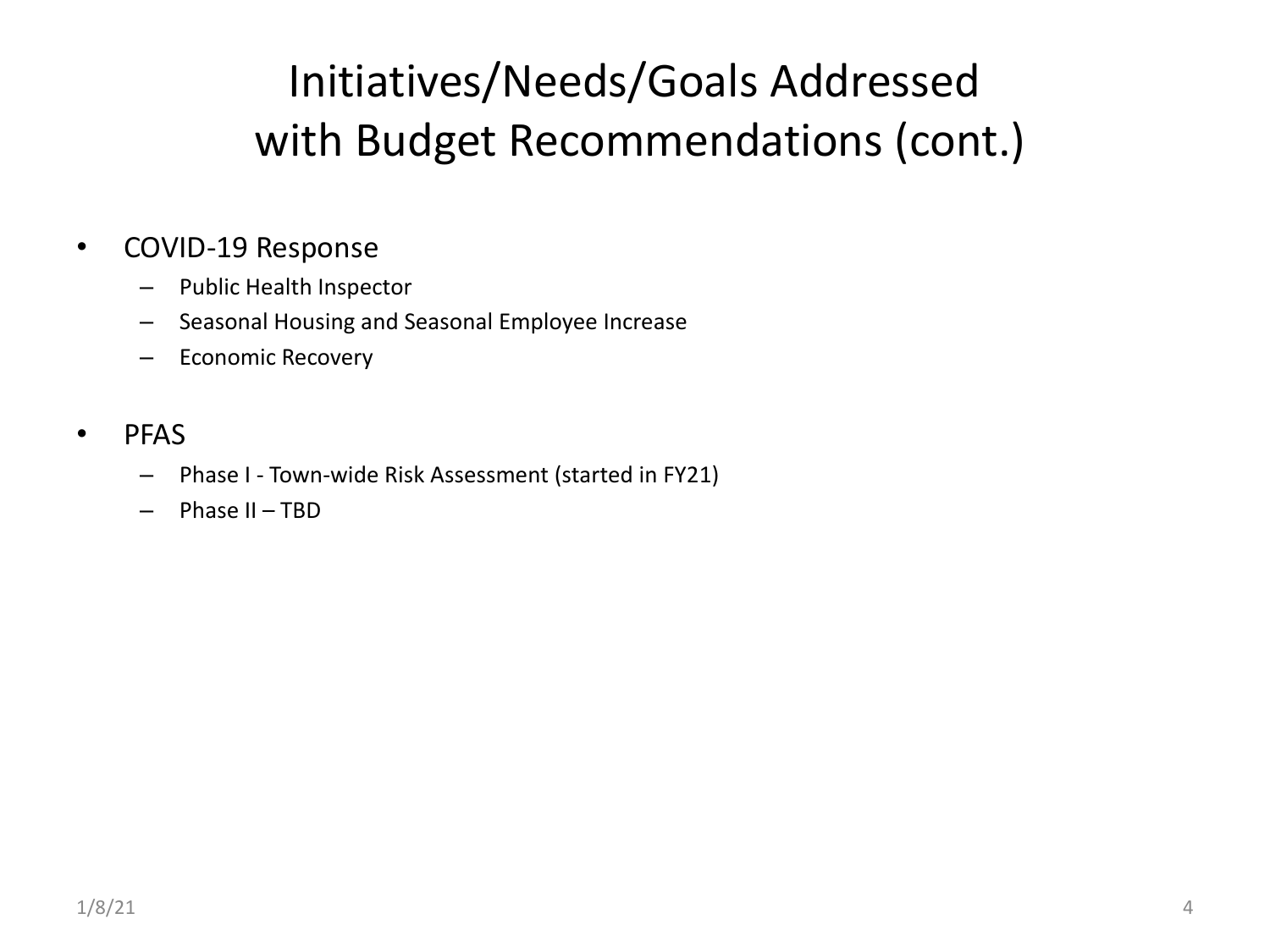# Initiatives and Opportunities

#### • Undertaken during FY21 and continuing into FY22

- Our Island Home Operations and Facility Review
- Senior Center Operations and Facility Review
- Parks & Recreation/Community School
- PFAS Town-wide Risk Assessment
- Coastal Resilience Plan
- Hazard Mitigation Plan
- Co-location of Public Health and Natural Resources
- COVID-19 response and follow-up
- Diversity Equity and Inclusion (DEI) Initiatives
- Municipal Facilities Master Plan
- Sustainability Office and Projects (solar projects)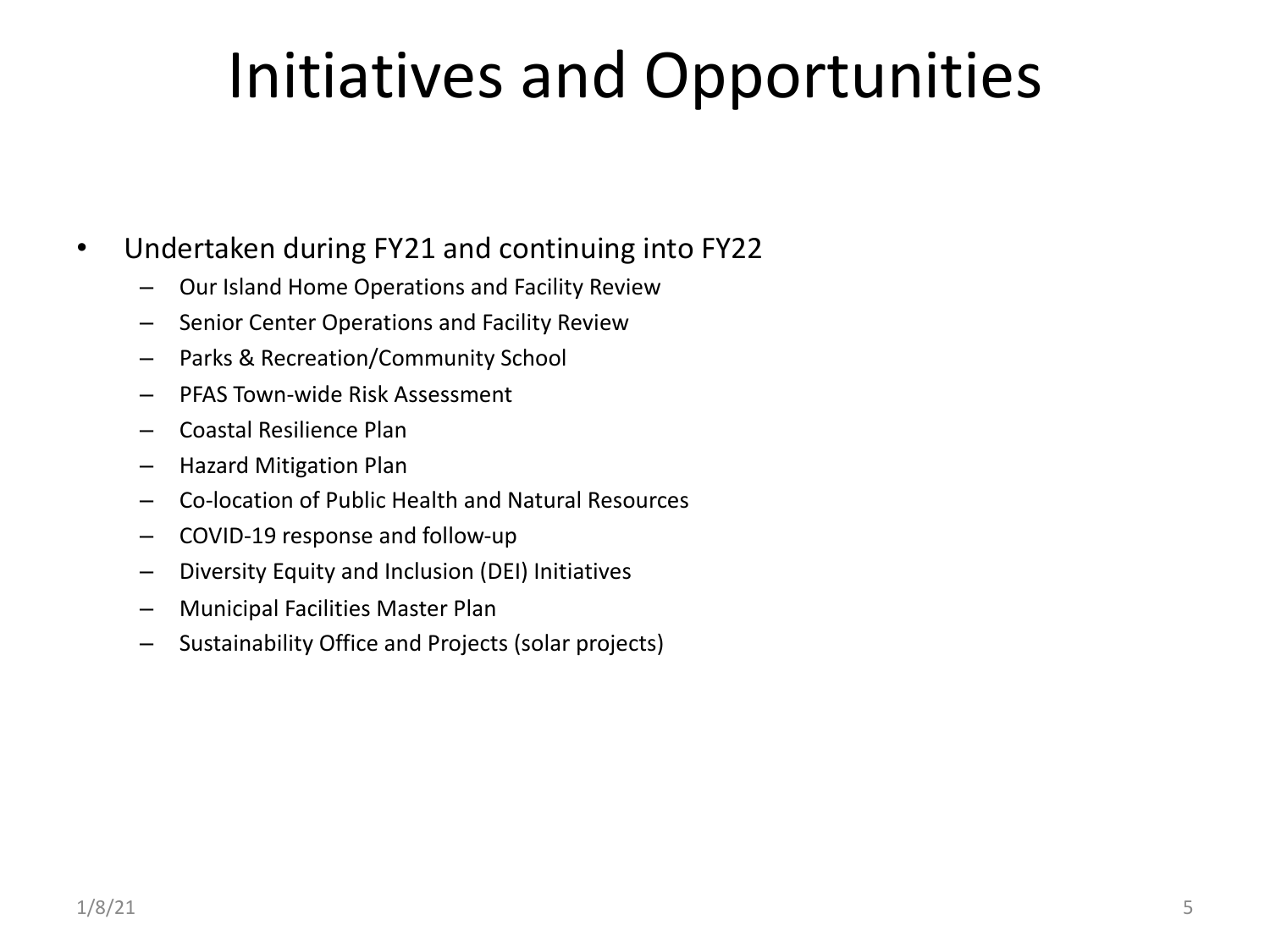## Efforts to Reduce Expenses and Increase Efficiency, Transparency

- Personnel
	- Review staffing when key positions become vacant
	- Combine/consolidate duties where appropriate
	- Cross-train staff where appropriate
	- Increase training and educational opportunities so as to reduce reliance on consultants, reduce legal fees and increase professional qualifications and expertise (i.e. technical skills such as project management)
- Review and refine internal controls/processes, procedures and policies
- Conduct review of remote working successes and challenges due to COVID-19; identify potential efficiencies
- PEG Channel / NCTV review and additional support funds to ensure maximum transparency
- Review of COVID-related grant opportunities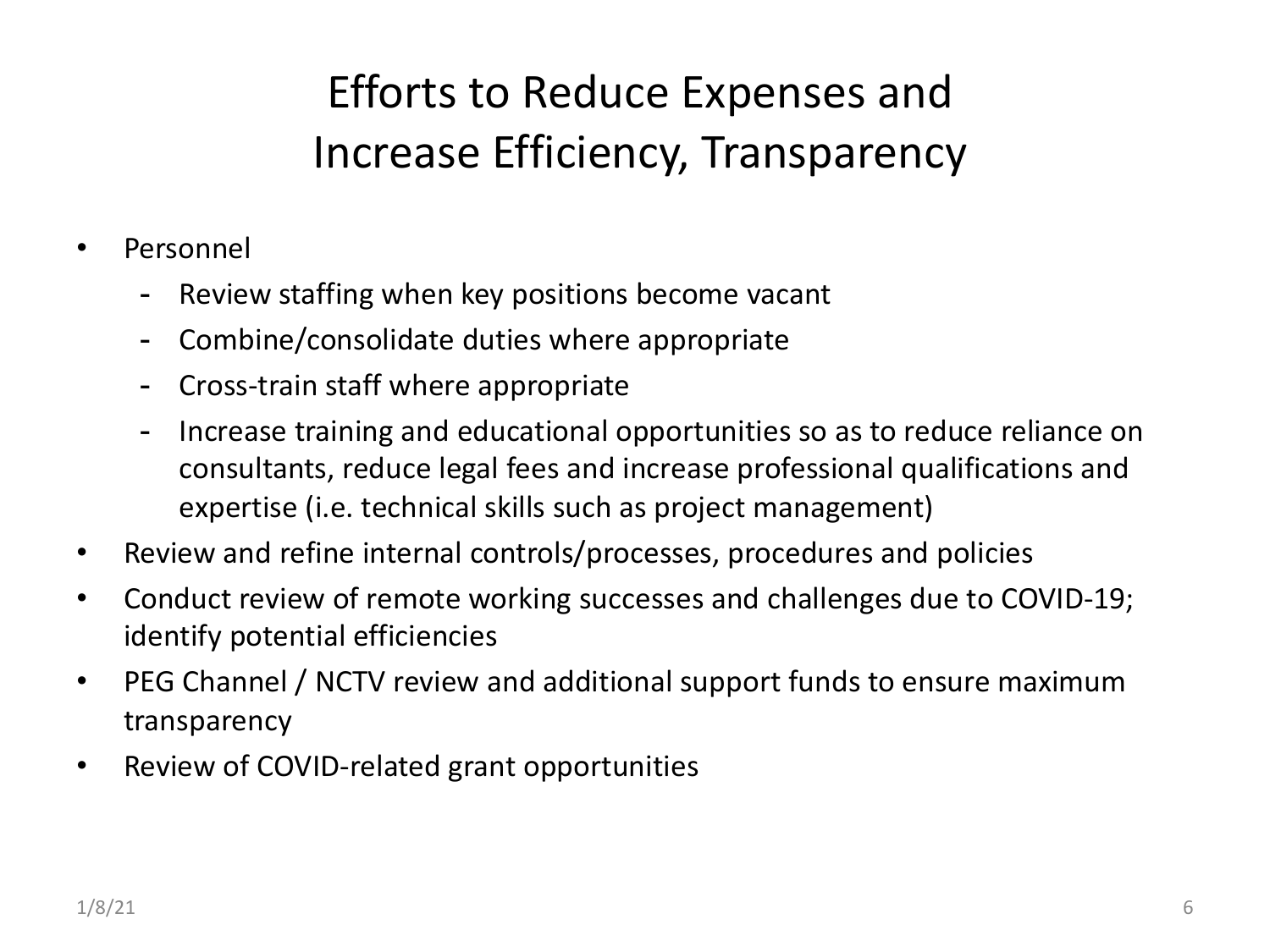## FY 2022 General Fund Budget Overview

- Revenue Total Projected Revenue of \$111,382,172
	- Net of Property Tax Abatements
- Expenses Total Projected Expenses of \$110,746,540
- Projected FY 2022 Unused Levy Capacity \$635,632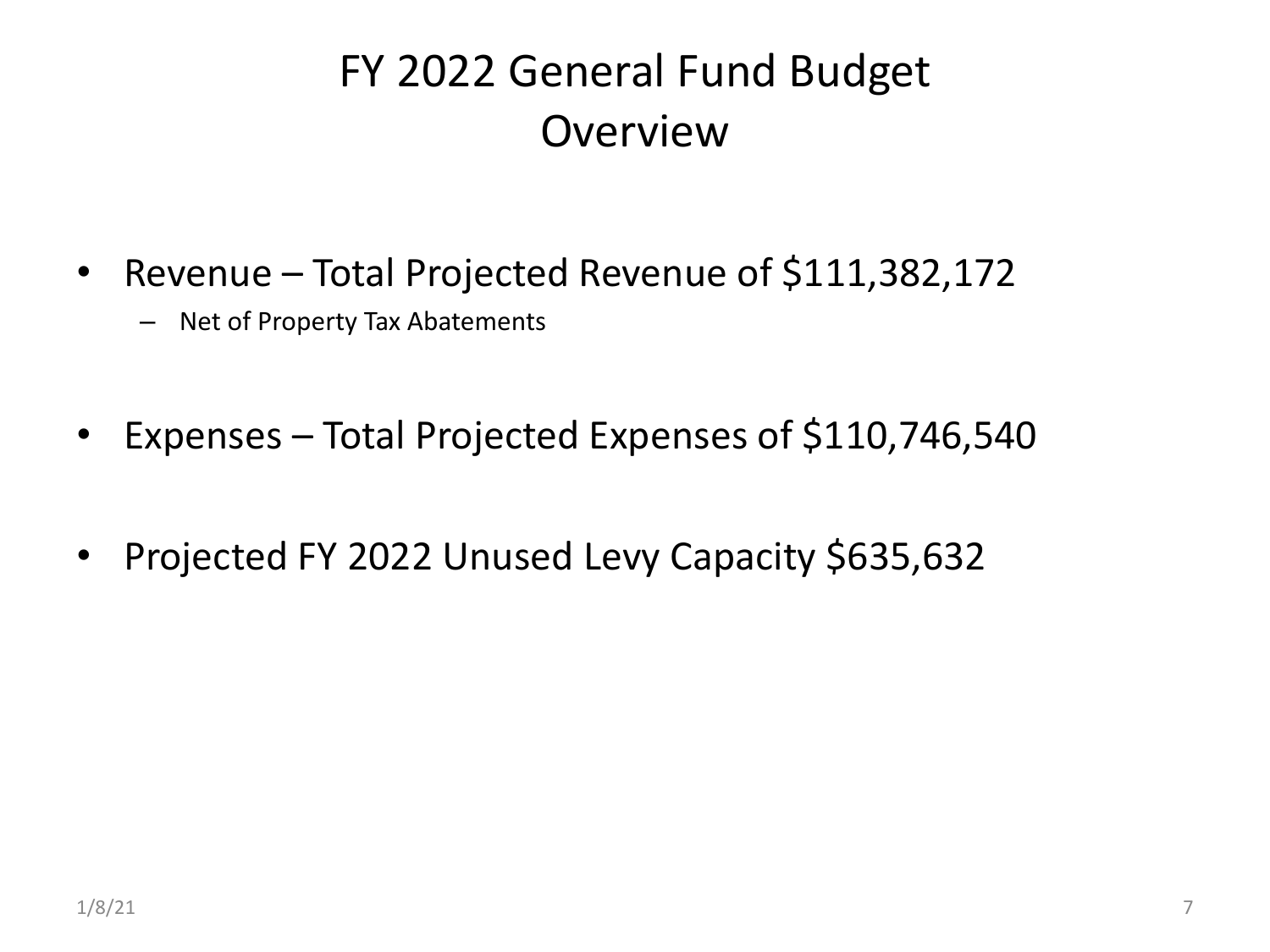## FY 2022 General Fund Budget Summary Comparison

#### **THE FY2022 BUDGET**

| <b>REVENUES</b>               | <b>FY21</b> | <b>FY22</b> | \$ Change  | % Change |
|-------------------------------|-------------|-------------|------------|----------|
| <b>Property Tax</b>           | 89,625,544  | 91,888,930  | 2,263,386  | 2.5%     |
| Local Receipts (All other)    | 2,288,048   | 2,381,060   | 93,012     | 4.1%     |
| Motor Vehicle Excise          | 2,275,000   | 2,250,000   | (25,000)   | (1.1%)   |
| Rooms and Meals Tax           | 1,968,171   | 4,880,000   | 2,911,829  | 147.9%   |
| Licenses and Permits          | 623,600     | 891,350     | 267,750    | 42.9%    |
| State Aid (1)                 | 3,046,068   | 3,880,200   | 834,132    | 27.4%    |
| <b>Free Cash</b>              | 4,036,949   | 4,575,000   | 538,051    | 13.3%    |
| <b>Other Available Funds</b>  |             |             |            | na       |
| <b>TOTAL REVENUES</b>         | 103,863,380 | 110,746,540 | 6,883,160  | 6.6%     |
| <b>EXPENDITURES</b>           |             |             |            |          |
| <b>Municipal Departments</b>  | 28,266,924  | 33,538,143  | 5,271,219  | 18.6%    |
| <b>School Department</b>      | 31,846,642  | 33,426,987  | 1,580,345  | 5.0%     |
| Non-Departmental              | 30,515,943  | 29,995,251  | (520, 692) | (1.7%)   |
| <b>Special Appropriations</b> | 13,233,871  | 13,786,159  | 552,288    | 4.2%     |
| <b>TOTAL EXPENDITURES</b>     | 103,863,380 | 110,746,540 | 6,883,160  | 6.6%     |

• See Appendix A for detailed breakdown.

(1) FY 2022 state aid represents level funding from FY 2020 approved figure.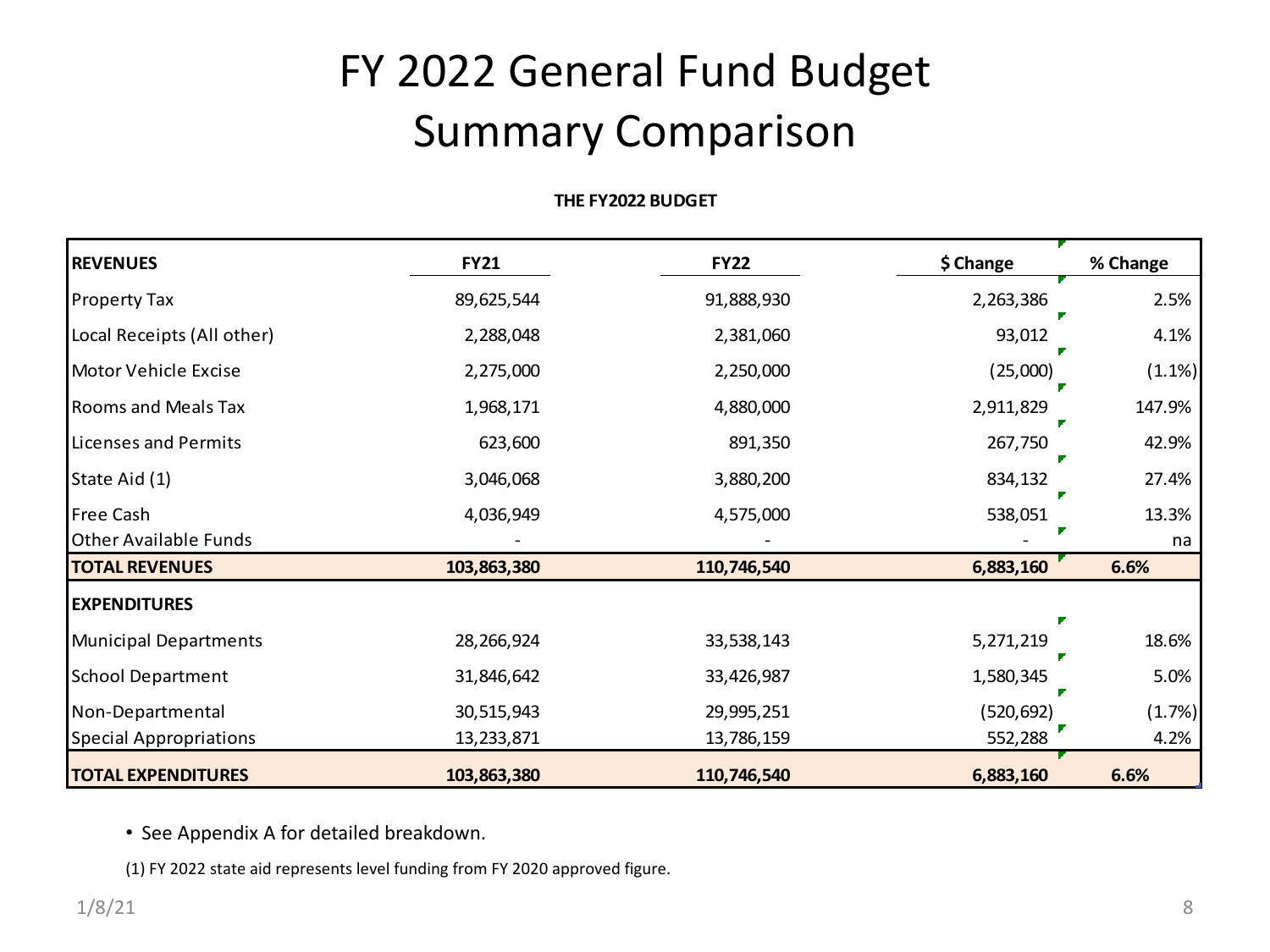# FY 2022 General Fund Projected Revenue

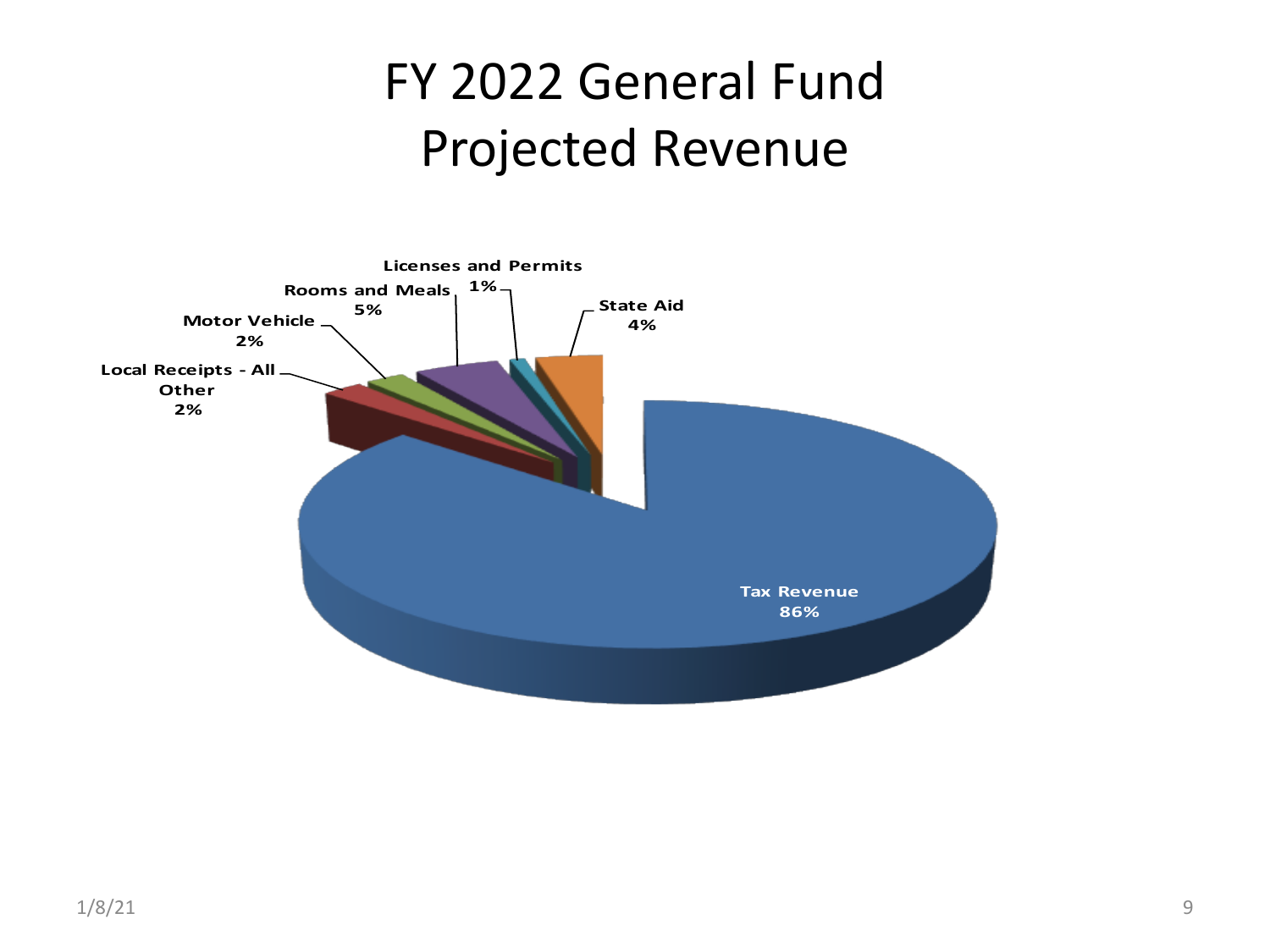# FY 2022 General Fund Projected Expenses

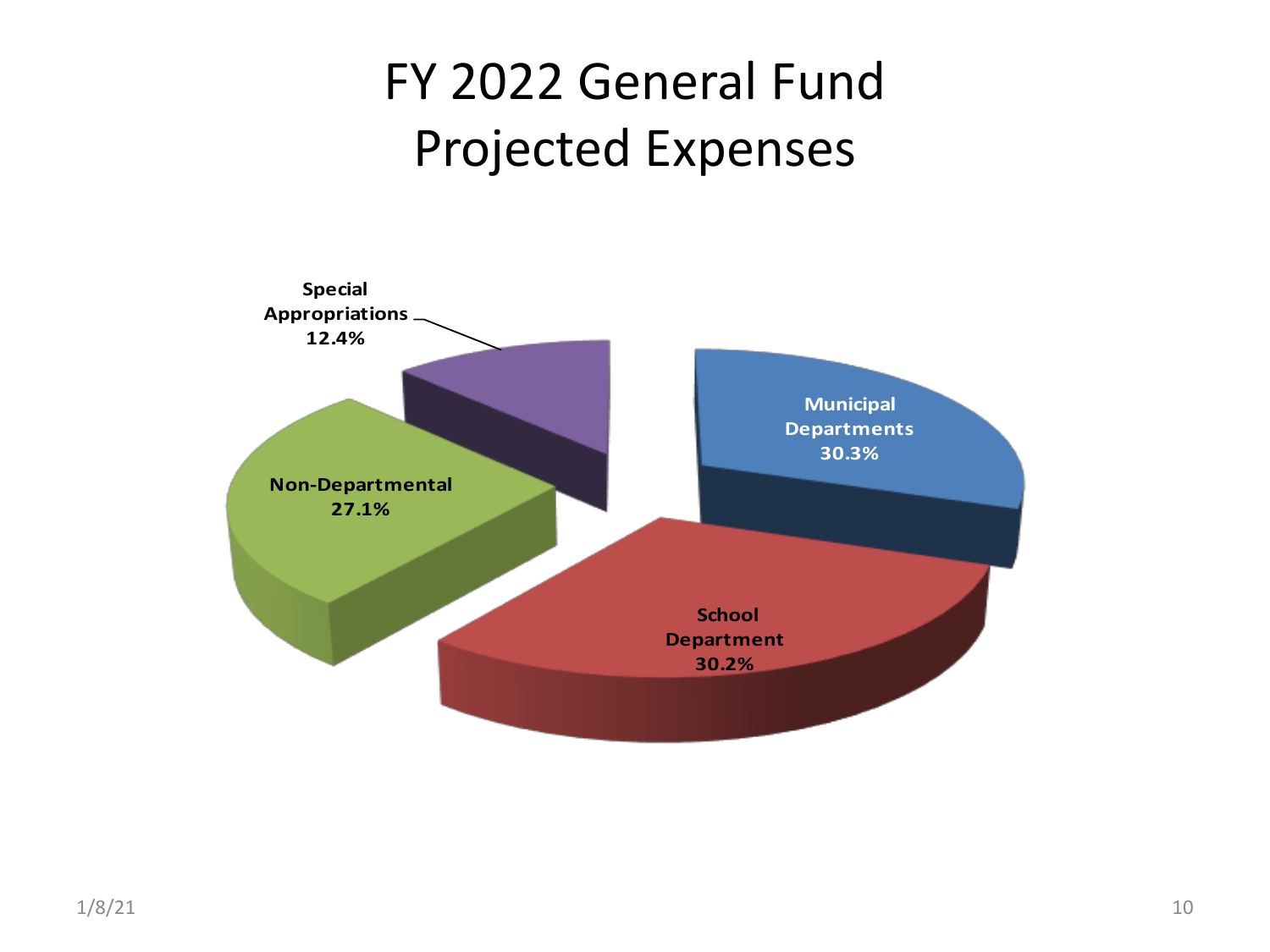## FY 2022 General Fund Budget Expense Categories

| Category                                     | <b>FY 2022</b><br><b>Current Projection</b> | <b>Notes</b>                                |
|----------------------------------------------|---------------------------------------------|---------------------------------------------|
| <b>Town Operational Expenses</b>             | \$8,803,889                                 |                                             |
| Town Operational EIR's (1)                   | \$1,361,801                                 | Included in Town expenses                   |
| <b>Town Salaries</b>                         | \$21,645,257                                | Contracts in negotiations; c/b<br>allowance |
| <b>Town Personnel EIR's</b>                  | \$604,041                                   | Included in Town salaries                   |
| <b>School Operational</b><br><b>Expenses</b> | \$5,536,655                                 |                                             |
| <b>School Operational EIR's</b>              | \$225,649                                   | Included in School expenses                 |
| <b>School Salaries</b>                       | \$27,340,332                                | Contracts in negotiations; c/b<br>allowance |
| <b>School Personnel EIR's</b>                | Included in School<br>salaries              |                                             |
| (1) EIR = Expense Increase Request.          |                                             |                                             |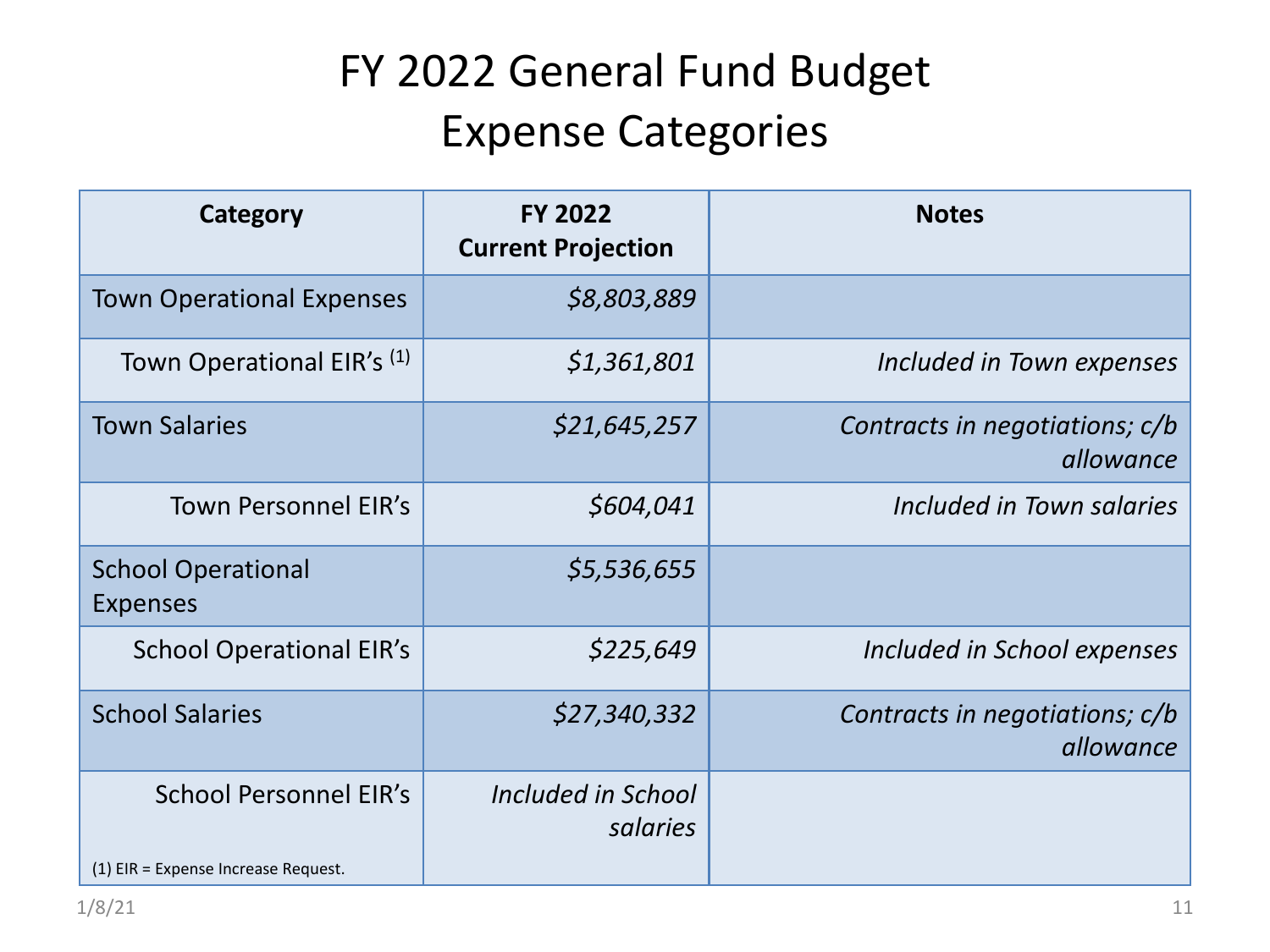## FY 2022 General Fund Budget Fixed Costs

| Category                             | <b>FY 2022</b><br><b>Current Projection</b> | % Change over FY 2021 Budget |
|--------------------------------------|---------------------------------------------|------------------------------|
| <b>Health Insurance</b>              |                                             |                              |
| Active                               | \$10,528,643                                | 7.06% increase               |
| Retiree                              | \$3,792,592                                 | 7.06% increase               |
| <b>General Insurance</b>             | \$3,108,306                                 | 18.0% increase               |
| <b>Debt Service</b>                  | \$10,008,430                                | per established schedule     |
| Retirement                           | \$5,646,307                                 | 8.5% increase                |
| <b>Enterprise Fund</b><br>Subsidies* | \$10,002,995                                | 1.61% Increase               |

\* See Appendix A for detailed breakdown.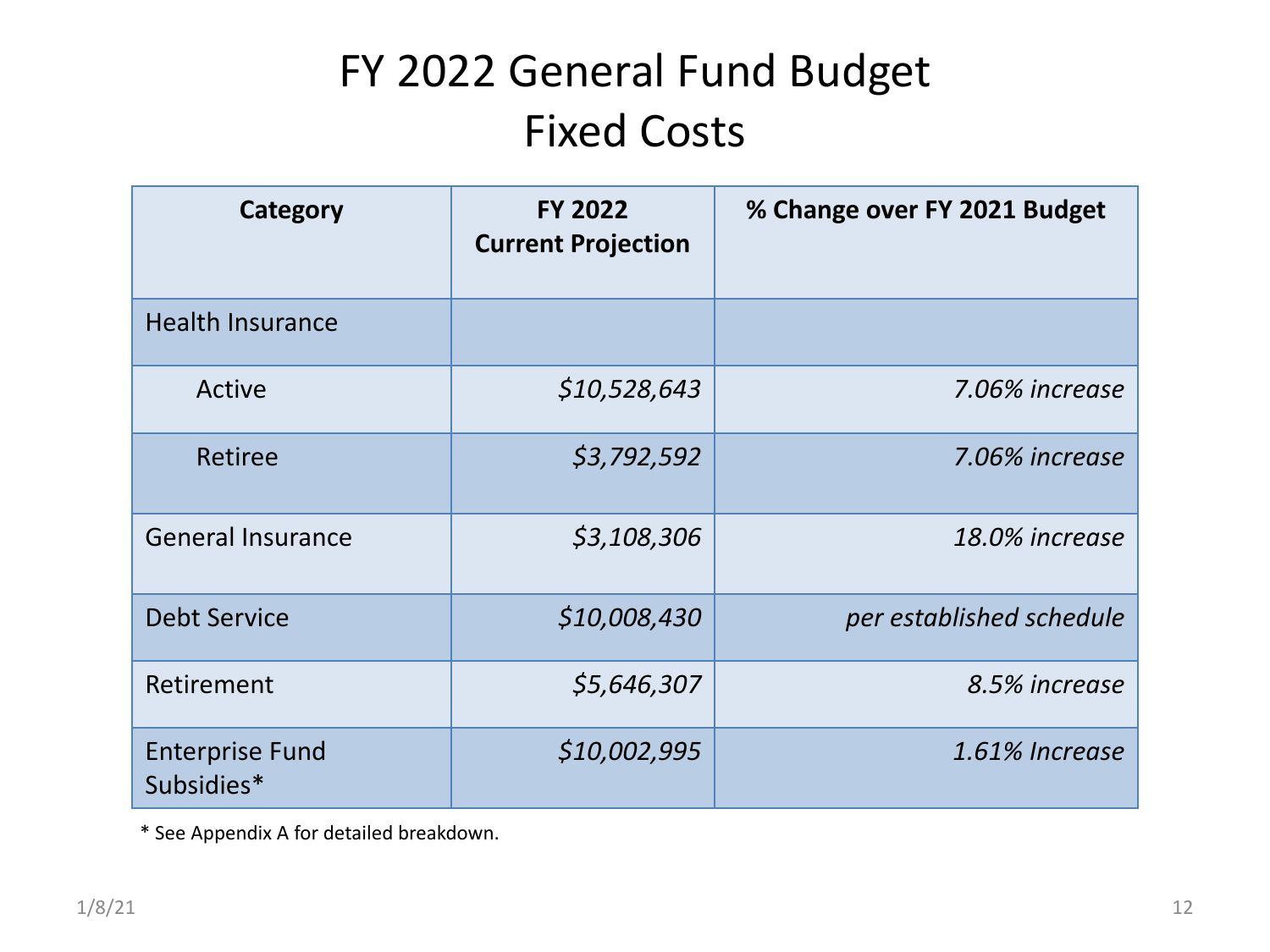#### FY 2022 General Fund – Special Appropriations

| Category                                        | <b>FY 2022</b><br><b>Current Projection</b> | % Change over FY 2021 Budget     |
|-------------------------------------------------|---------------------------------------------|----------------------------------|
| <b>Health &amp; Human Services</b>              | \$650,000                                   | No change                        |
| <b>County Assessment</b>                        | \$174,455                                   | 2.5% increase                    |
| <b>Reserve Fund</b>                             | \$500,000                                   | No change                        |
| <b>Unpaid Bills</b>                             | \$20,000                                    | No change                        |
| <b>Other Post Employment</b><br>Benefits (OPEB) | \$500,000                                   |                                  |
| Overlay & Other Deficits                        | \$0                                         | 50                               |
| <b>Cherry Sheet Charges</b>                     | \$984,563                                   | No Change                        |
| <b>Community School</b>                         | \$550,000                                   | No Change                        |
| Min Cap Funding Req.                            | \$974,146                                   | $n/a$ - 1% of prior year revenue |
| <b>TOTAL EXPENSES</b>                           | \$110,746,540                               |                                  |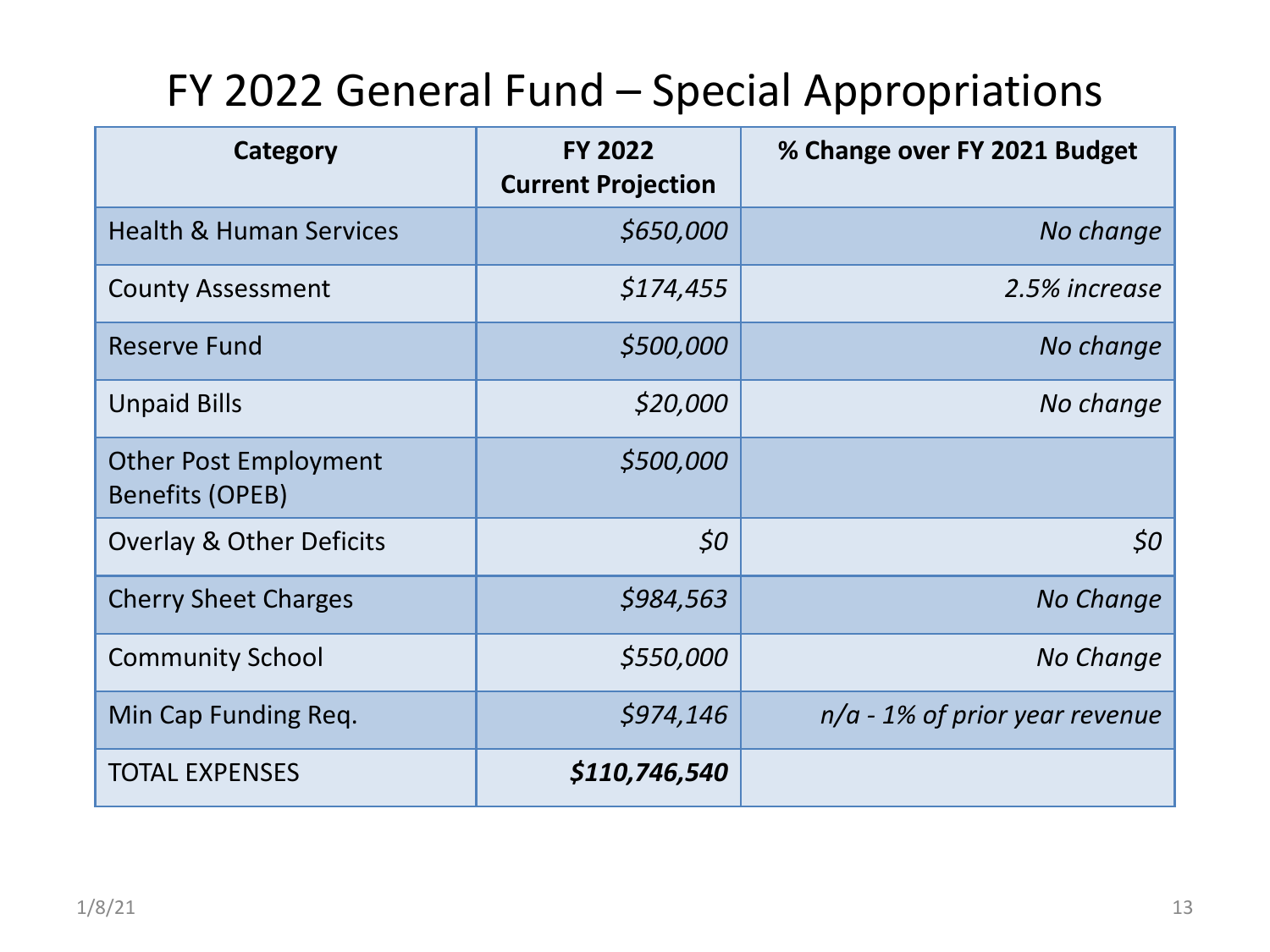#### FY 2022 Town Expense Increase Requests

(included in recommended budget, excluding school)

- \$4,281,246 Submitted Requests
- \$3,098,553 Recommended

| – One-time | \$1,265,000 |
|------------|-------------|
| - On-going | \$1,833,533 |

• To be funded through available tax levy, budget adjustments, alternate funding sources, free cash, potential revenue increases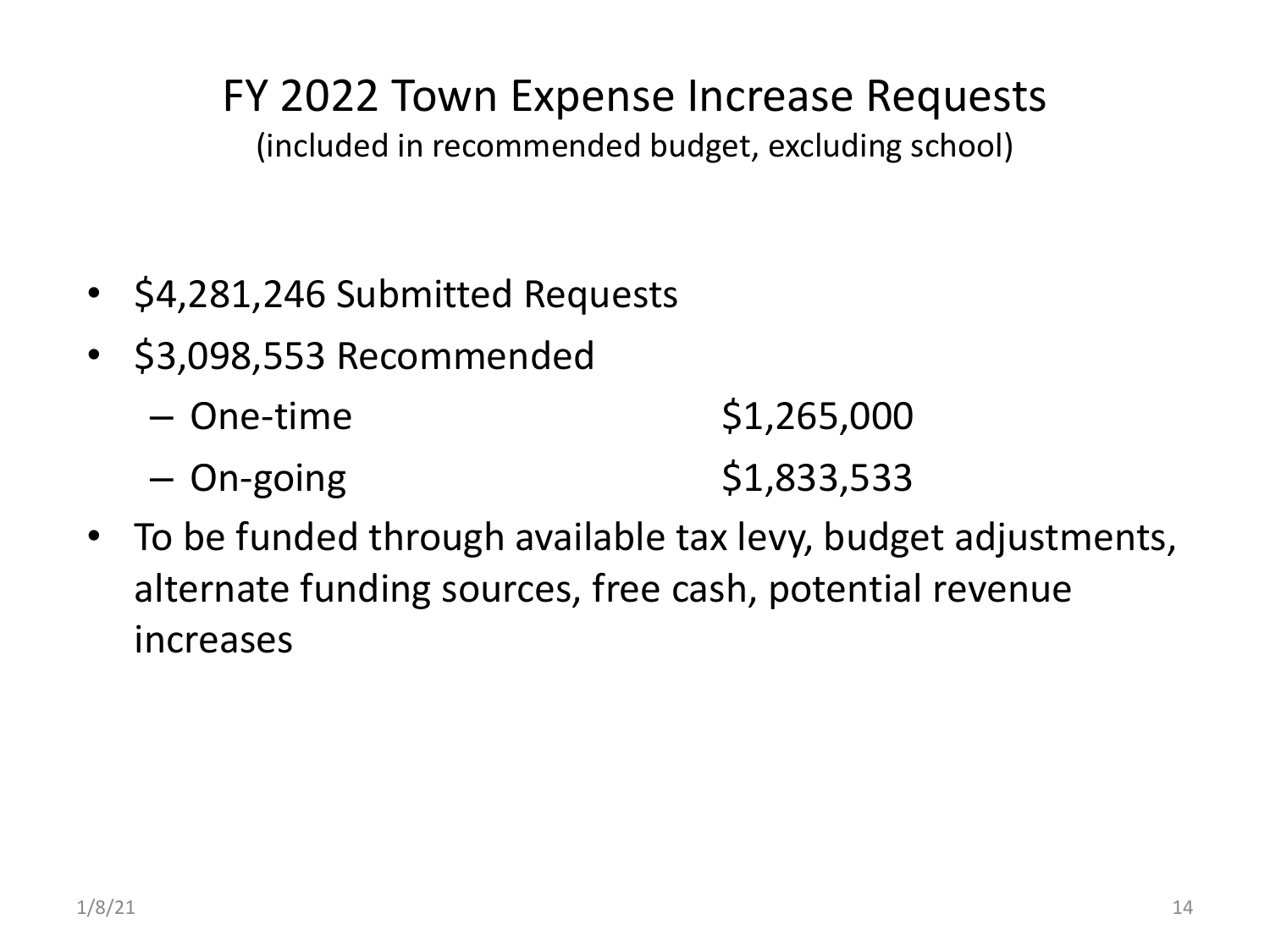#### FY 2022 Recommended Town Expense Increase Requests

|                                 |                                              | One-Time or |                   |
|---------------------------------|----------------------------------------------|-------------|-------------------|
| Department                      | <b>Description of Expense Request</b>        | Ongoing     | Approved EIRS (1) |
|                                 |                                              |             |                   |
|                                 | Personnel Expense Increase Requests (EIRs)   |             |                   |
| Health                          | Public Health Inspector                      | Ongoing     | 115.000           |
| Fire                            | Addition of one EMS Officer                  | Ongoing     | 106.643           |
| <b>DPW</b>                      | Facilities Maintenance Workers (2)           | Ongoing     | 187.053           |
| <b>DPW</b>                      | Construction Inspector*                      | Ongoing     | 107.387           |
| <b>PLUS</b>                     | <b>Administrative Specialist</b>             | Ongoing     | 90.348            |
| NRD.                            | Coastal System Technician                    | Ongoing     | 98,540            |
| Police                          | Parking Enforcement Officer*                 |             | 93.242            |
| Police                          | (3) Addntl CSO's for Expanded Parking Hours* | Ongoing     | 40,000            |
| Marine                          | Seasonal Lifeguard Increase                  | Ongoing     | 230.000           |
| IТ                              | IT Generalist**                              | Ongoing     | 98,540            |
| <b>Department Personnel EIR</b> |                                              |             | £<br>1.166.753    |

#### **Operating Expense Increase Requests (EIRs)**

| <b>HR</b><br><b>PLUS</b> | Compensation & Classification Study*<br>Update of 2009 Master Plan* | One-Time<br>One-Time | 200.000<br>100.000 |
|--------------------------|---------------------------------------------------------------------|----------------------|--------------------|
| <b>PLUS</b>              | Replacement Vehicle for PLUS Fleet*                                 | One-Time             | 30,000             |
| <b>PLUS</b>              | Historic Architectural Surveys Update from HDC*                     | One-Time             | 50,000             |
| Town Admin               | Governance Workshops*                                               | One-Time             | 25,000             |
| Town Admin               | Strategic Plan Initiatives*                                         | One-Time             | 50,000             |
| Town Admin               | <b>PFAS Response</b>                                                | One-Time             | 500,000            |
| Town Admin               | Prof Admin Support Services*                                        | One-Time             | 50,000             |
| Town Admin               | COVID-19 Response                                                   | One-Time             | 50,000             |
| <b>NRD</b>               | Replacement Vehicle of 2008 Ford F250                               | One-Time             | 40,000             |
| Police                   | Seasonal Housing                                                    | One-Time             | 200,000            |
| Marine                   | Seasonal Housing                                                    | One-Time             | 200,000            |
| IТ.                      | Adobe Creative Cloud Subscription Services                          | Ongoing              | 23,500             |
| IТ                       | <b>CyberSecurity Awareness Training Annual</b>                      | Ongoing              | 7,600              |
| Fire                     | CBA Clothing Allowance Increase                                     | Ongoing              | 12,700             |
|                          | DPW/Public Buildi Increase Comm: Telephone                          | Ongoing              | 10,000             |
|                          | DPW/Public Buildi Increase Professional Services                    | Ongoing              | 25,000             |
|                          | DPW/Public Buildi Increase Custodial Services                       | Ongoing              | 115,000            |
|                          | DPW/Public Buildi Increase Bldg&Eq:Maint& Supplies                  | Ongoing              | 40,000             |
| <b>DPW</b>               | Increase Rep&Maint: Road Construction                               | Ongoing              | 18.000             |
| <b>Human Services</b>    | Network of Care Annual Maintenance Fee                              | Ongoing              | 24,000             |
| Town Admin               | Sustainability Office*                                              | Ongoing              | 100,000            |
| Town Admin               | <b>Transitional Housing</b>                                         | Ongoing              | 36,000             |
| Town Admin               | <b>NCTV Support Services</b>                                        | Ongoing              | 25.000             |
|                          | <b>Total Operating Expense Increase Requests</b>                    |                      | \$<br>1,931,800    |

**Total Town Personnel & Operational Expense \$ 3,098,553**

\* Approved FY21 EIR; but removed due to

COVID-19 budget restrictions

\*\* Funding was approved; vacant positions that

had not been fillled; removed in FY21 Budget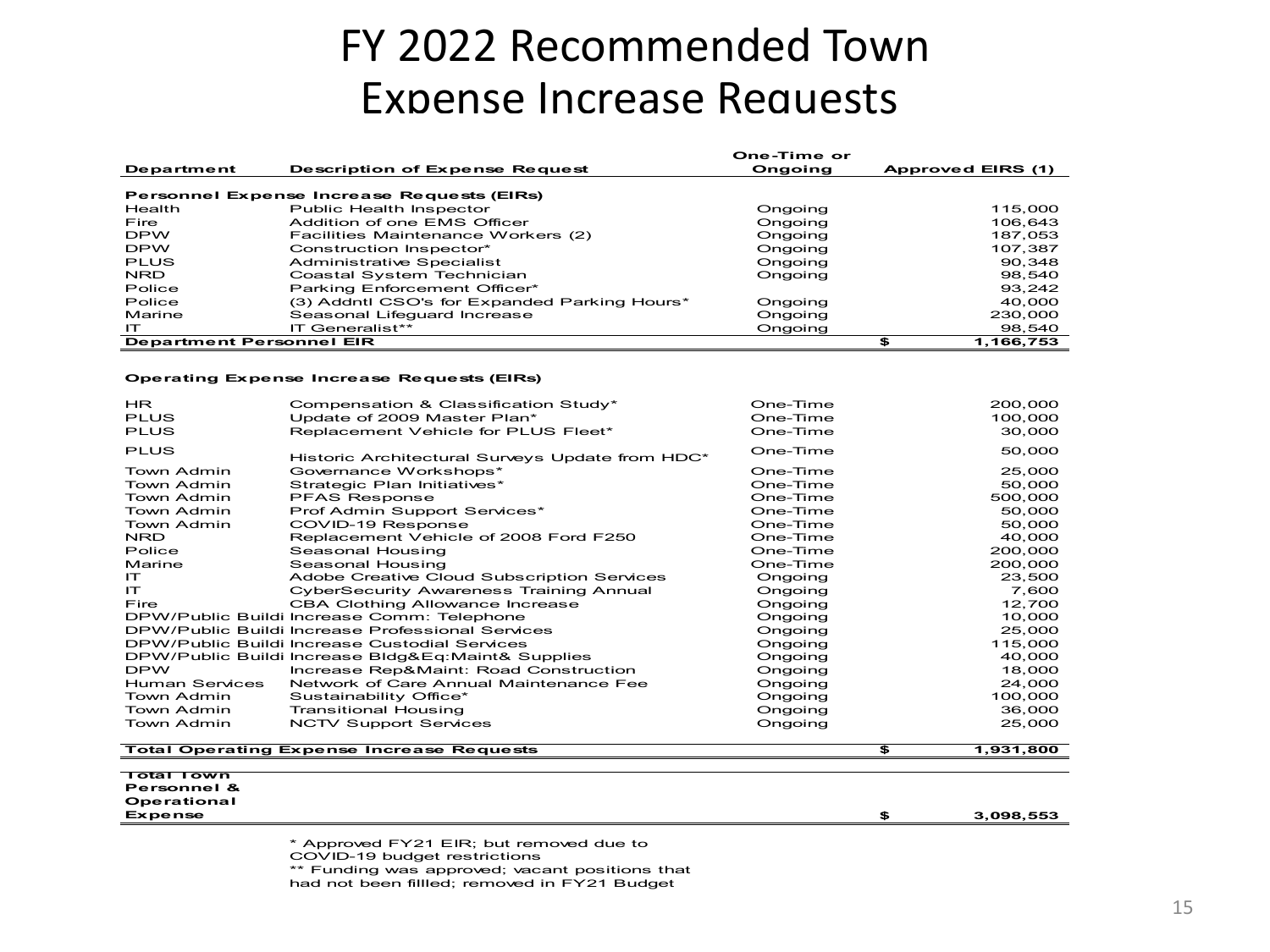#### FY 2022 Town Expense Increase Requests Funding Source Detail

| <b>Funding Source</b>              | <b>Amount</b> |
|------------------------------------|---------------|
| Tax Levy & Other General Revenues  | \$1,333,553   |
| <b>Free Cash</b>                   | \$925,000     |
| <b>Capital Exclusion</b>           | \$70,000      |
| <b>Special Revenue Funds</b>       | \$270,000     |
| <b>Borrowing</b>                   | \$500,000     |
|                                    |               |
| <b>Total - All Funding Sources</b> | \$3,098,553   |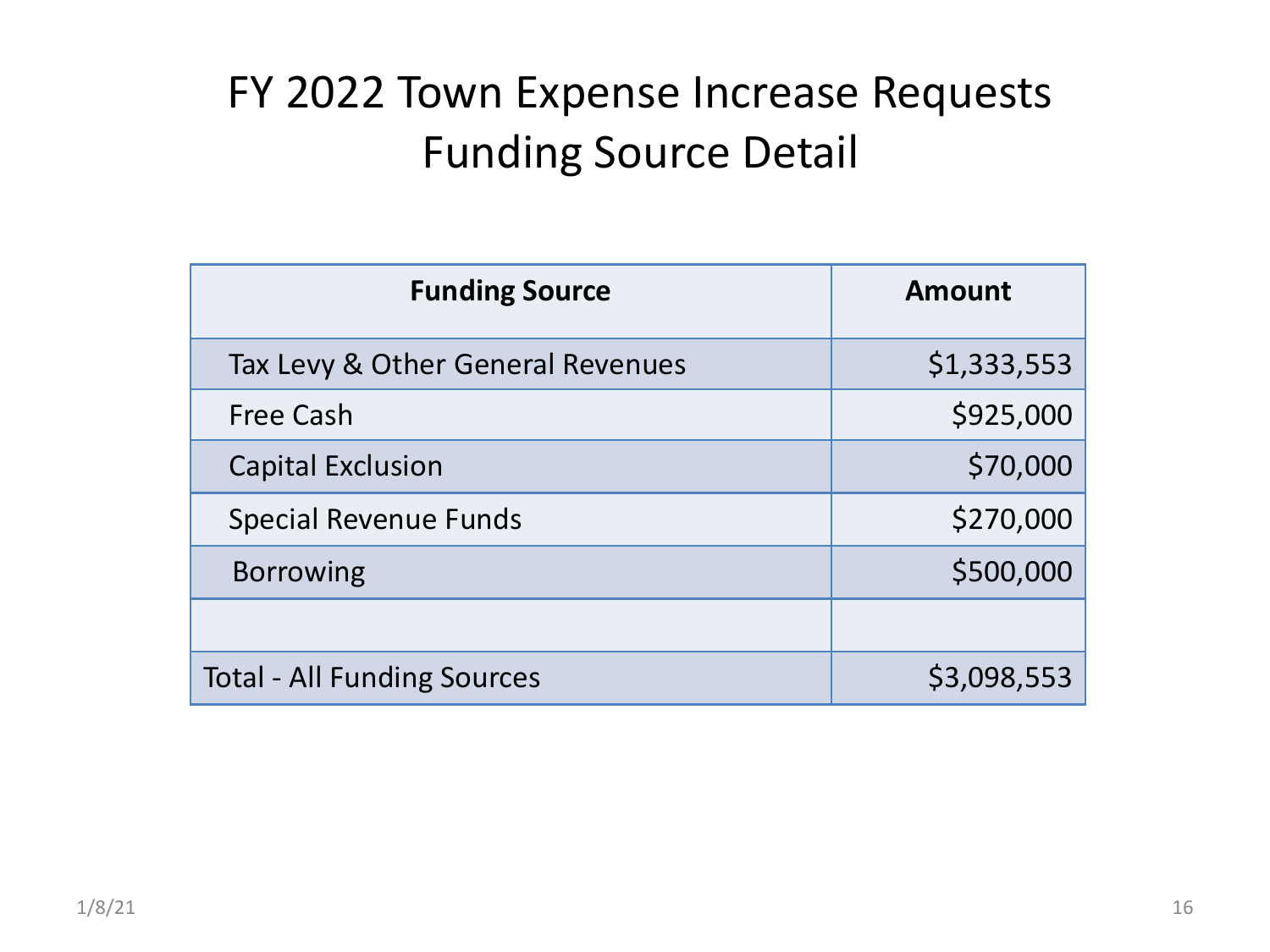## Preliminary Free Cash Recommendation (Subject to Change)

| <b>General Fund Certified Free Cash</b>          | \$9,655,001 |
|--------------------------------------------------|-------------|
| Fund Town Expense Increase Requests (one-time)   | 925,000     |
| Fund School Expense Increase Requests (one-time) | 150,000     |
| <b>Fund Town and School Capital Requests</b>     | 4,992,254   |
| <b>Unpaid Bills</b>                              | 20,000      |
| <b>Our Island Home</b>                           | 3,500,000   |
|                                                  |             |
| <b>Unallocated Free Cash</b>                     | \$67,747    |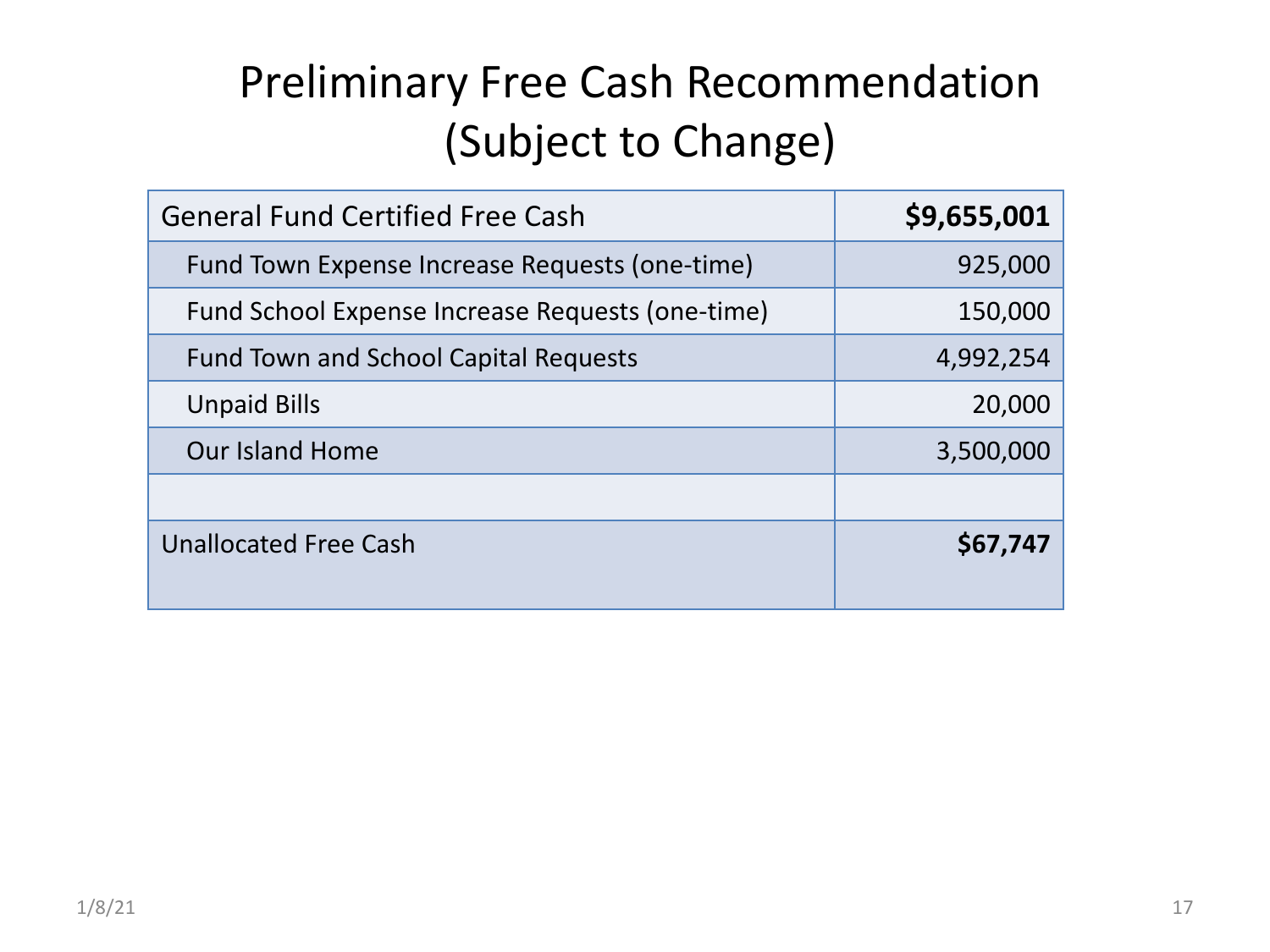#### FY22 Outstanding Items and Current Unknowns

- Our Island Home Proposition 2 <sup>1</sup>/<sub>2</sub> Override
- State Aid Impact
- Harbor Place Project
- Citizen Warrant Articles Potential Cost Impact
- Fee Increases
- Steamship Authority Deficit
- NRTA Deficit
- PFAS Costs
- COVID-19
- Diversity Equity Inclusion (DEI) office
- Short Term Rentals?
- New Growth "Bubble Burst"
- Potential Airport Deficit due to COVID-19? And/or PFAS?
- Police Reform Bill
- Impacts of Coastal Resilience Advisory Committee Interim Recommendation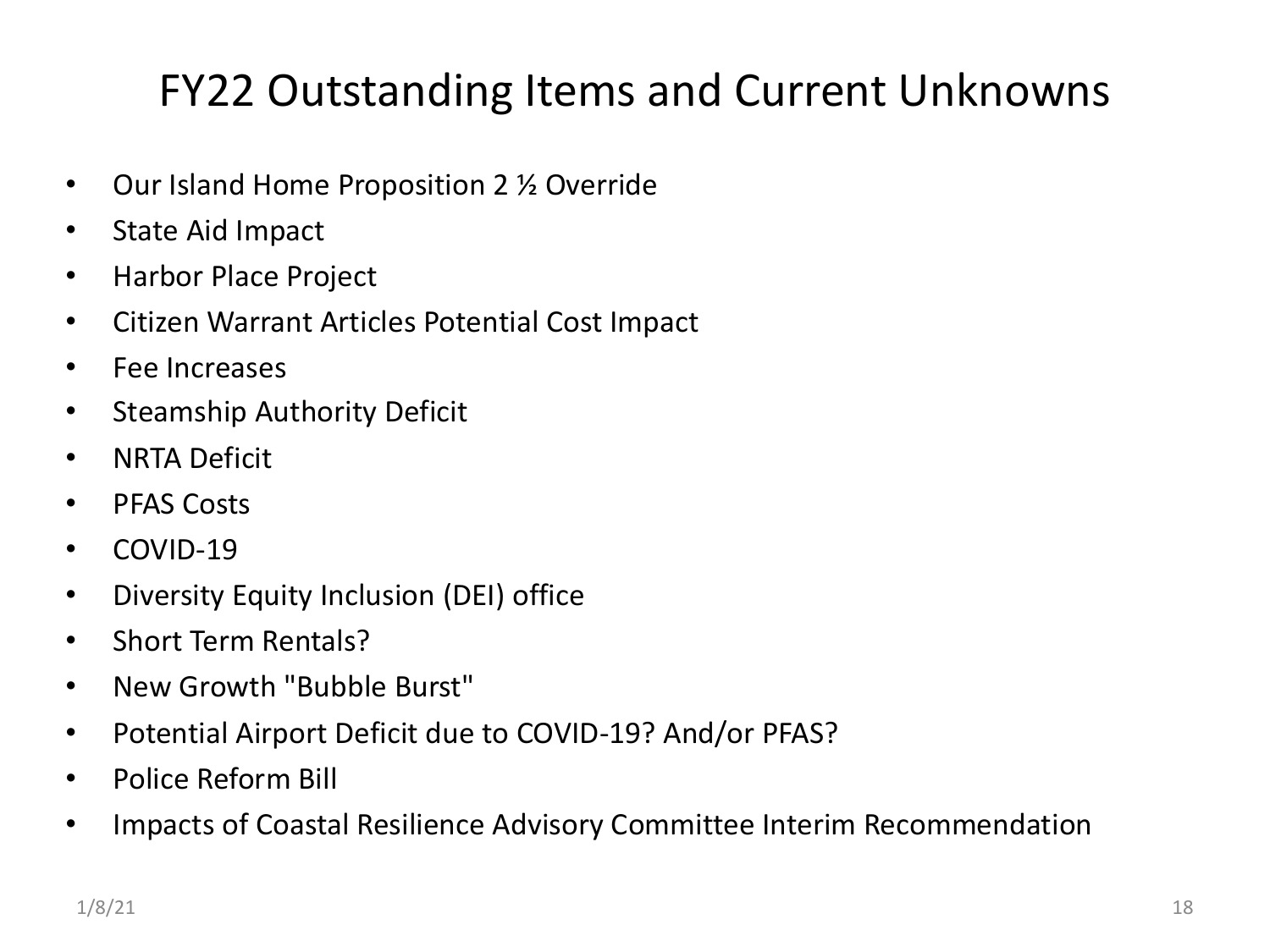#### Future Potential Costs

- Strategic Plan
- Staffing Study
- Commuter Shuttle System
- Update of 5 Year Forecast
- Open Space and Recreation Plan
- Solid Waste
	- Current Contract Expires in 2025
- NRTA
	- Year-Round Service Modifications
- Sustainability Office
- PFAS
- Coastal Resilience Plan
- Master Plan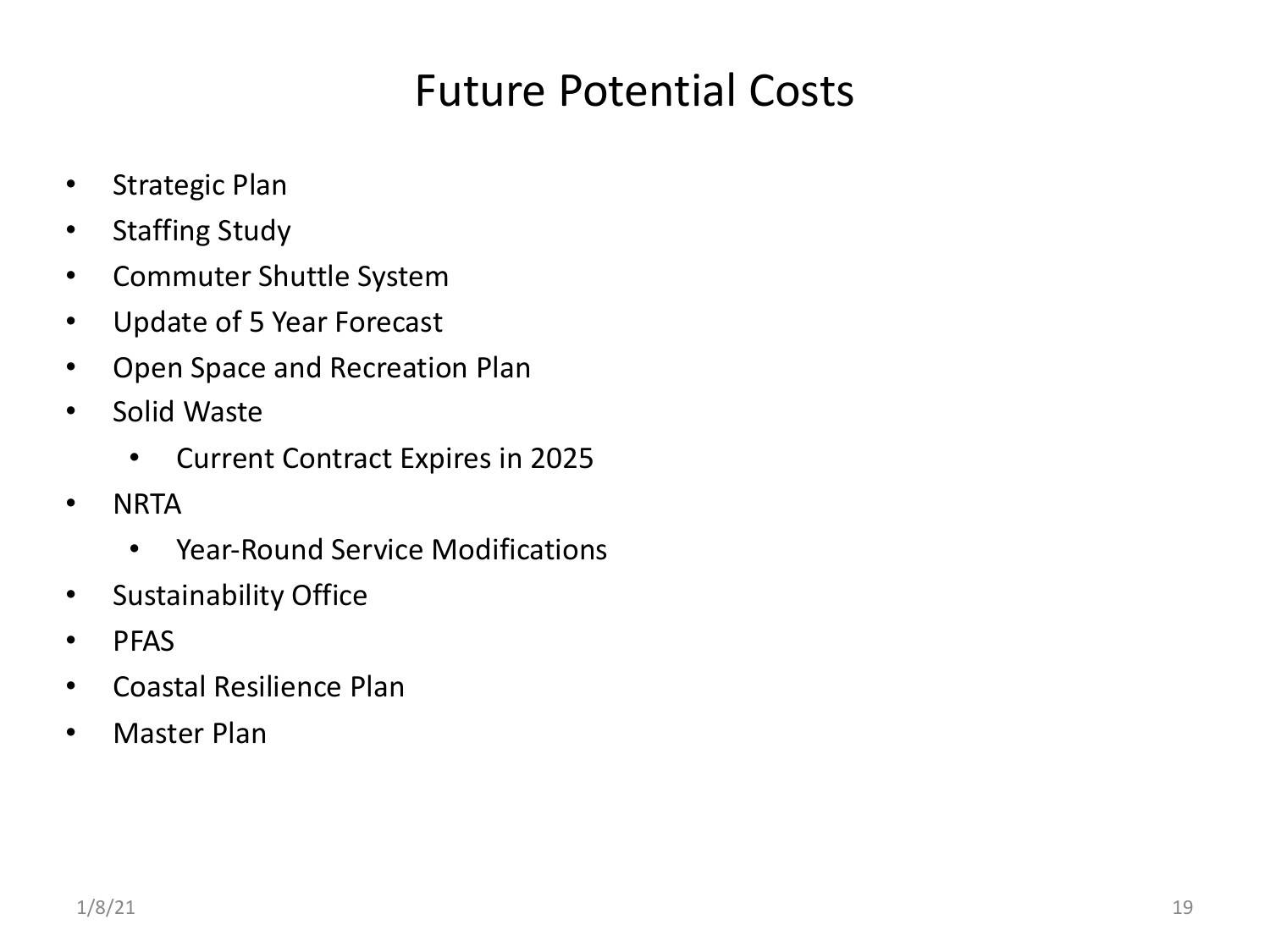#### Next Steps

- December 9: Town Administration FY 2022 Budget presentation to Select Board
- January 5: Town Administration FY 2022 Budget presentation to School Committee
- January 6: Select Board public hearing; endorsement of recommended FY 2022 General Fund Budget
- Mid-January mid-March: Finance Committee review of General Fund & Enterprise Fund budgets; other financial appropriations
- Monday, April 5: Annual Town Meeting (2021) THIS MAY CHANGE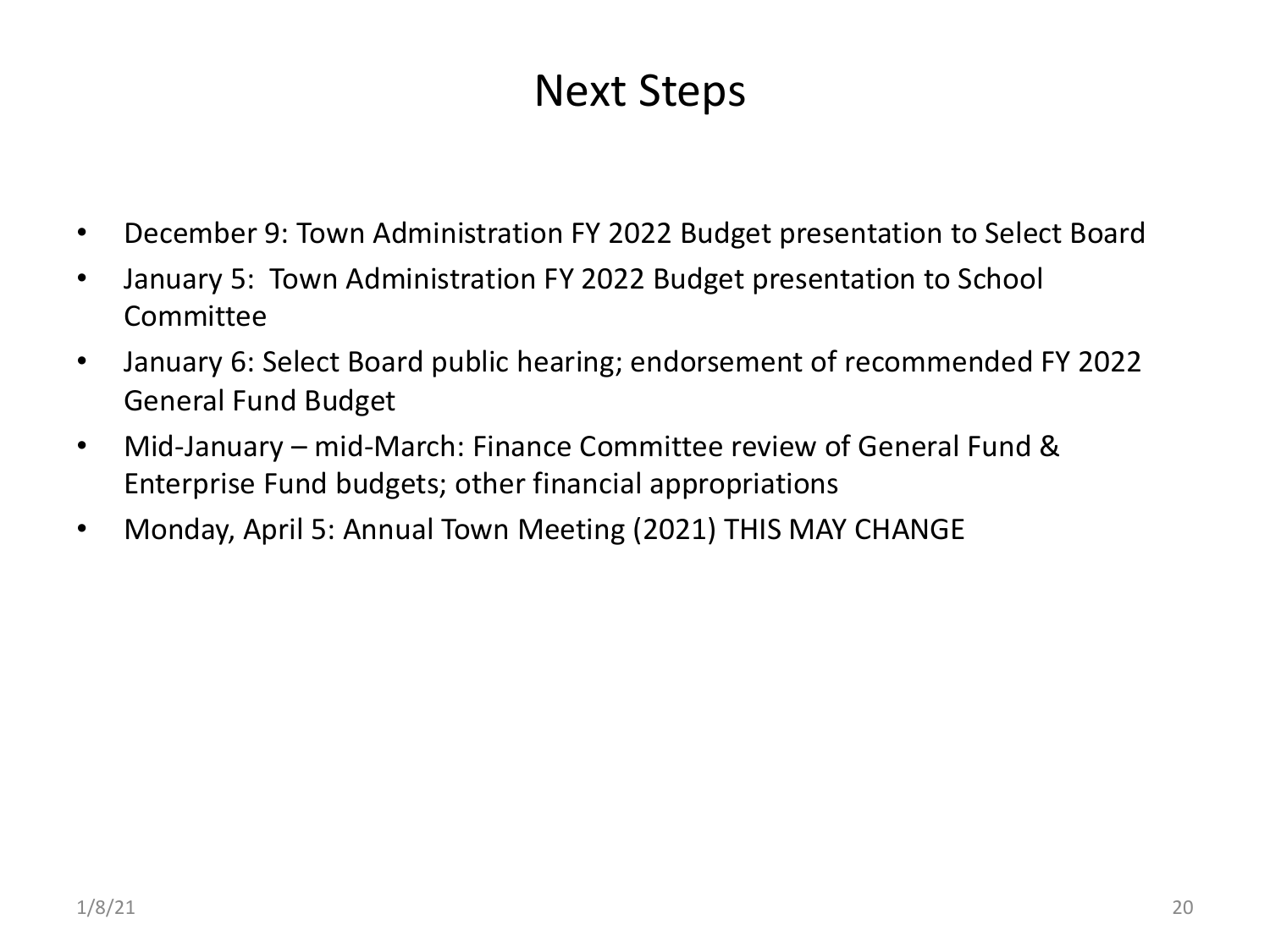#### General Fund Revenue Breakdown FY 2018-FY 2022

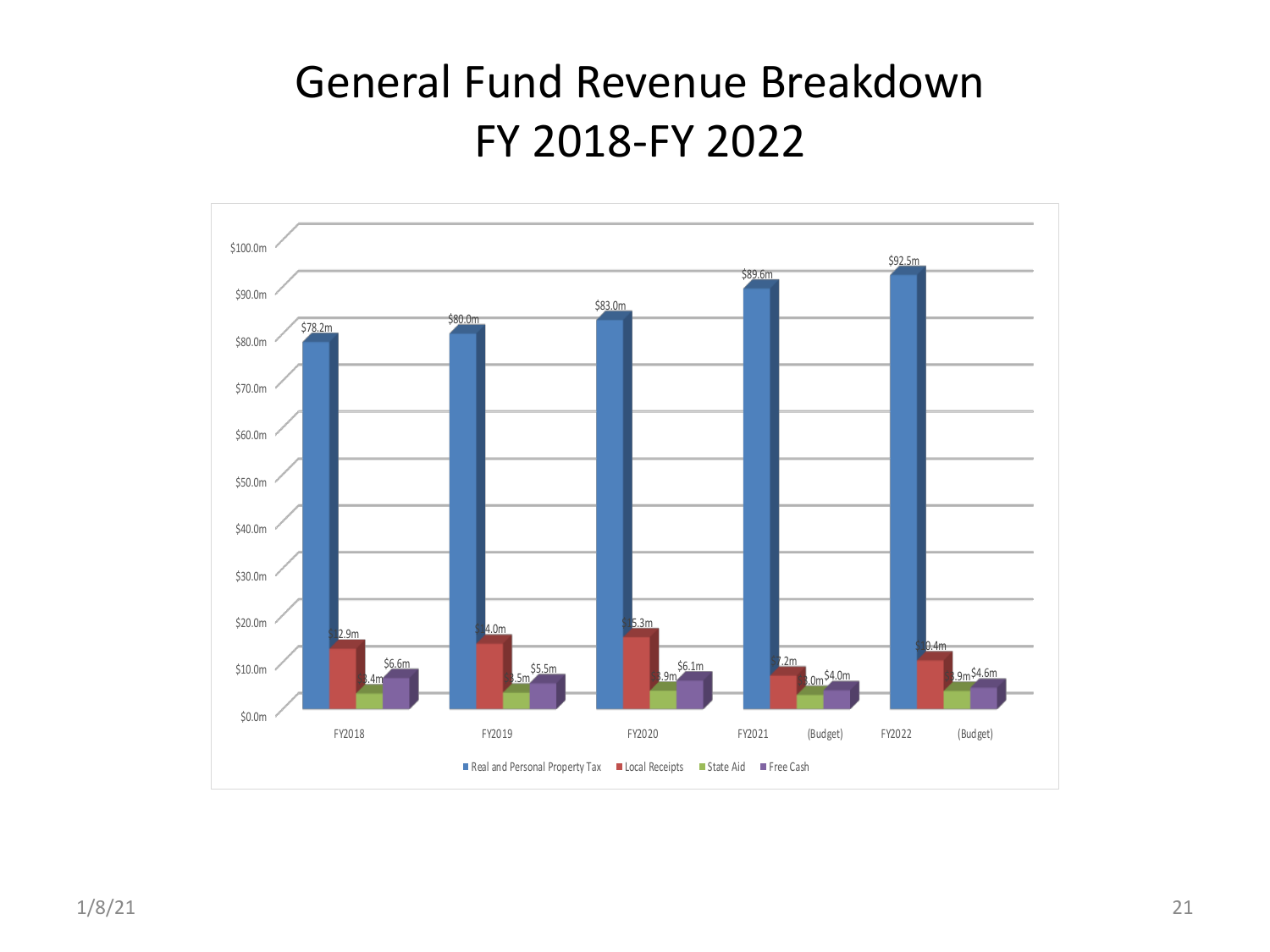#### Town Expense Breakdown FY 2018-FY 2022

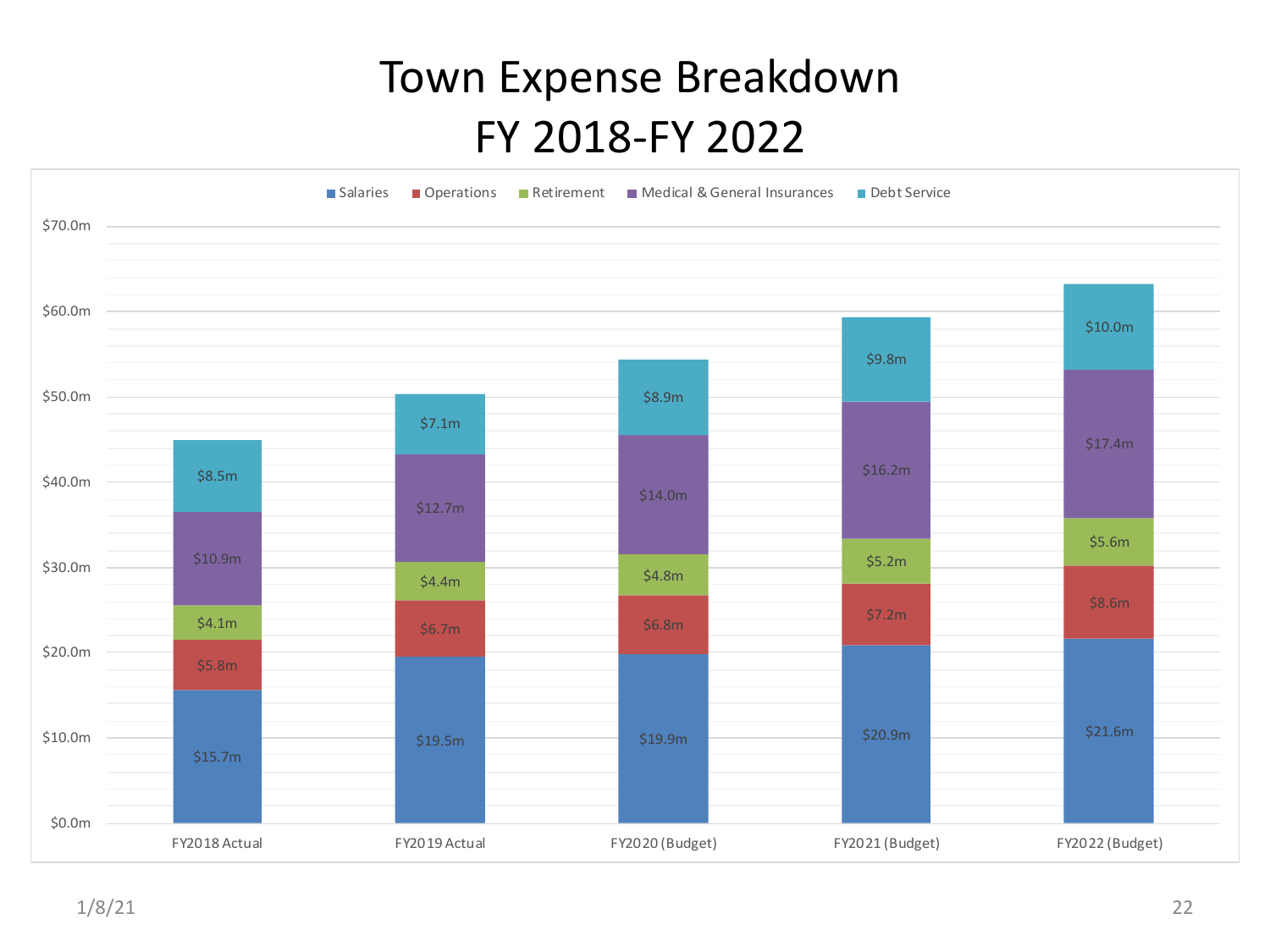#### General Fund Personnel History FY 2017-FY 2022



 $*$  Full Time Equivalent Calculation = 33-40 Hrs 1.0; 20-32 Hrs 0.50; Seasonal = 0.25

\*\*For comparative purposes, Town Personnel History does not include Our Island Home

\*\*\* Education Personnel History includes Community School Employees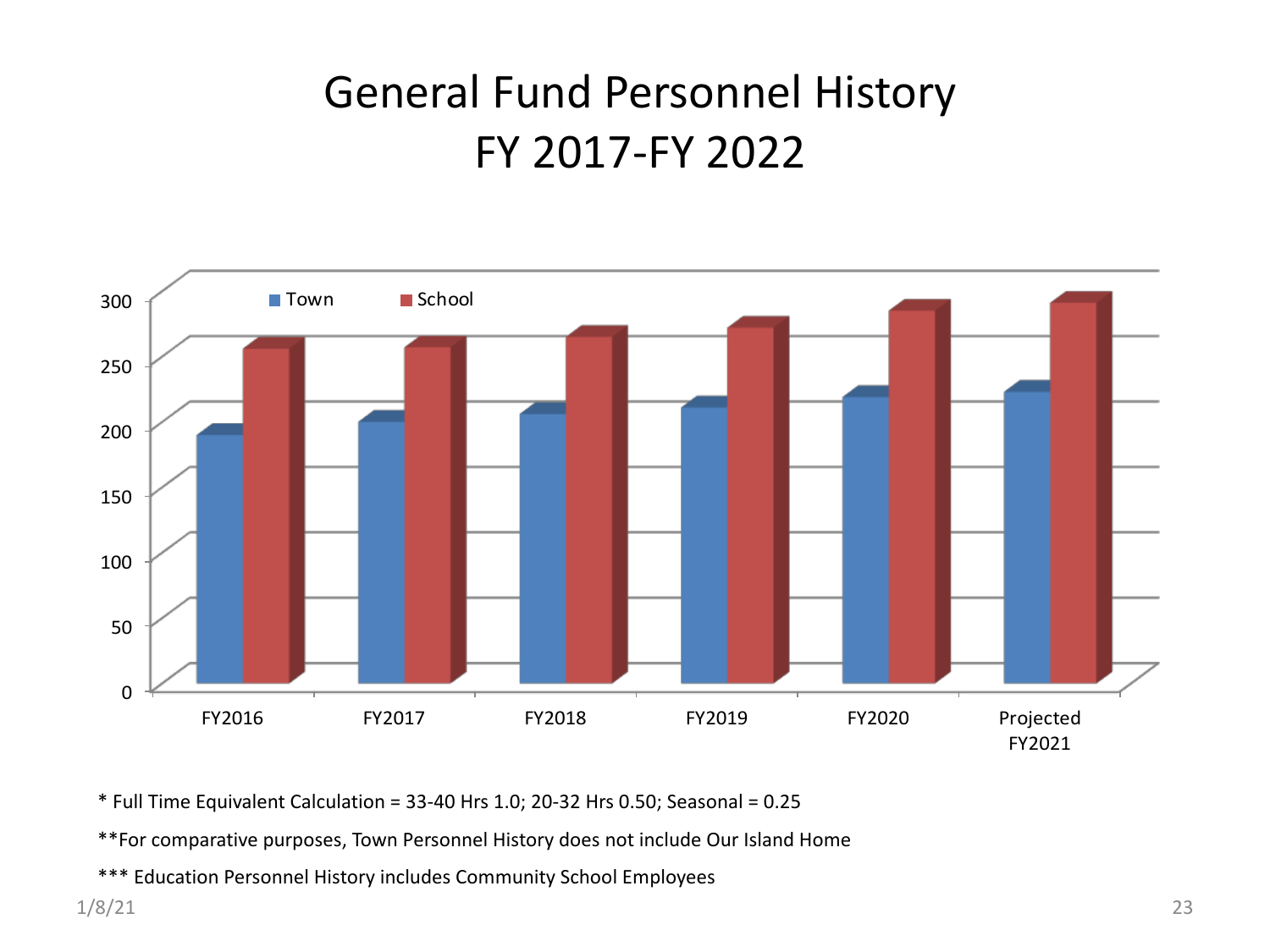#### FY 2022 General Fund Budget Breakdown – Revenues

#### **FY2022 General Fund Revenue Breakdown**

|                                                | <b>Budget</b>       | <b>Budget</b>          |                 |           |
|------------------------------------------------|---------------------|------------------------|-----------------|-----------|
|                                                | FY2021              | <b>FY2022</b>          | \$ Change       | % Change  |
| <b>Tax Revenue Limitations</b>                 |                     |                        |                 |           |
| Levy Limit from Prior Year                     | \$<br>77,688,262 \$ | 80,630,472 \$          | 2,942,210       | 3.8%      |
| Add: 2 1/2 % increase                          | 1,942,238           | 2,015,762              | 73,524          | 3.8%      |
| Add: Prop 2.5% operating override              |                     |                        |                 | na        |
| Add: new growth estimate                       | 1,163,749           | 700,000                | (463, 749)      | (39.8%)   |
| Add: operating override                        |                     |                        |                 | na        |
| Levy Limit for Current Year                    | 80,794,249          | 83,346,234 \$          | 2,551,985       | 3.2%      |
| Add: Debt Exclusion                            | 8,831,295           | 9,428,328              | 597,033         |           |
| <b>Maximum Allowable Levy for Current Year</b> | \$<br>89,625,544    | \$<br>92,774,562       | \$<br>3,149,018 | 3.5%      |
| <b>OVERLAY</b>                                 | 0                   | (250,000)              | (250,000)       | na        |
| Net available:                                 | \$<br>89,625,544    | \$<br>92,524,562       | \$<br>2,899,018 | 3.2%      |
|                                                |                     |                        |                 |           |
| <b>State Aid</b><br>Local Receipts:            | \$<br>3,046,068     | \$<br>3,880,200        | \$<br>834,132   | 27.4%     |
| Motor Vehicle Excise                           | 2,275,000           | 2,250,000              | (25,000)        | $(1.1\%)$ |
| Rooms and Meals Tax                            | 1,938,169           | 4,880,000              | 2,941,831       | 151.8%    |
| Licenses and Permits                           | 623,600             | 891,350                | 267,750         | 42.9%     |
| Local Receipts - All Other                     | 2,288,048           | 2,381,060              | 93,012          | 4.1%      |
| <b>Total Local Receipts</b>                    | 7,124,817           | 10,402,410             | 3,277,593       | 46.0%     |
| <b>Total Revenue</b>                           | \$<br>99,796,429    | \$<br>$106,807,172$ \$ | 7,010,743       | 7.0%      |
| <b>Other Sources</b>                           |                     |                        |                 |           |
| <b>Other Sources</b>                           |                     |                        |                 | na        |
| Free Cash Used                                 | 4,036,949           | 4,595,000              | 558,051         | 13.8%     |
| Excess Overlay                                 |                     |                        |                 |           |
| <b>Total Revenue and Other Sources</b>         | \$<br>103,833,378   | \$<br>111,402,172 \$   | 7,568,794       | 7.3%      |
| <b>Total Expenses and Other Uses</b>           | \$<br>103,833,378   | \$<br>110,766,540      | \$<br>6,933,162 | 6.7%      |
|                                                |                     | 635,632                |                 |           |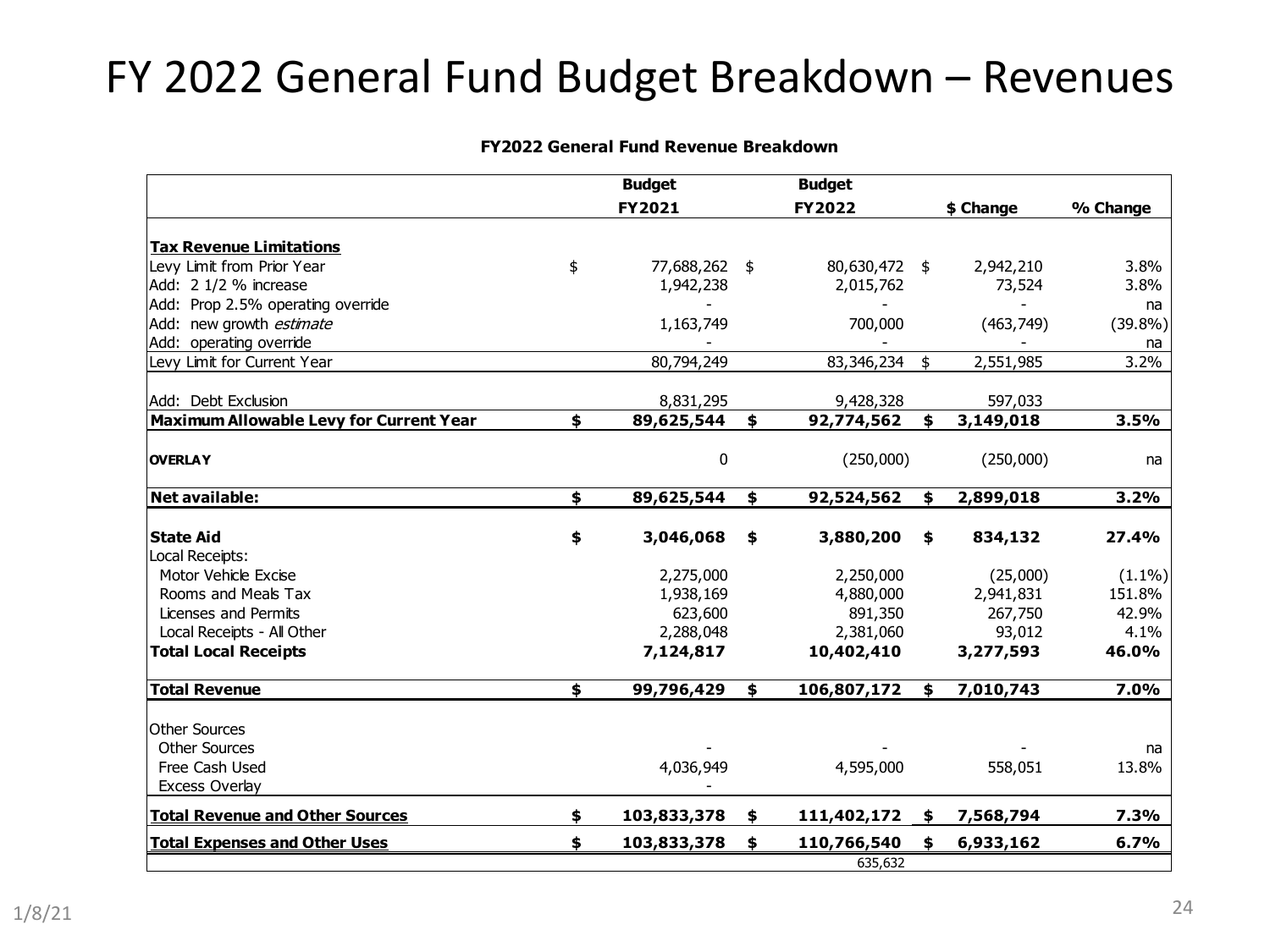#### FY 2022 General Fund Budget Breakdown – Expenses

#### **FY2022 General Fund Expenditure Breakdown**

|                                                                      | <b>Budget</b><br>FY2021   | <b>Budget</b><br><b>FY202</b> |     | \$ Change | % Change   |
|----------------------------------------------------------------------|---------------------------|-------------------------------|-----|-----------|------------|
| <b>General Fund Operating Budget Items:</b>                          |                           |                               |     |           |            |
| \$<br>Salaries - Town (includes allowance for collective bargaining) | 20,971,615                | \$<br>21,041,216              | \$  | 69,601    | $0.3\%$    |
| Town Expense increase Requests- Salaries                             |                           | 604,041                       |     | 604,041   | na         |
| Salaries - School (includes allowance for collective bargaining)     | 25,985,636                | 26,840,332                    |     | 854,696   | 3.3%       |
| School Expense increase Requests- Salaries                           |                           | 500,000                       |     | 500,000   | na         |
| Transfers to community school                                        | 550,000                   | 550,000                       |     |           |            |
| <b>Subtotal Salaries</b><br>\$                                       | 47,507,251                | \$<br>49,535,589              | \$. | 2,028,338 | 4.3%       |
| Operating Expenses, Town:                                            | 6,871,808                 | 7,269,344                     |     | 397,536   | 5.8%       |
| +Town Expense Increase Requests-Operating                            | 255,000                   | 1,361,801                     |     | 1,106,801 | 434.0%     |
| Operating Override - 2011 Mosquito Control                           | 168,501                   | 172,714                       |     | 4,213     | 2.5%       |
| Operating Expenses, School                                           | 5,151,006                 | 5,386,655                     |     | 235,649   | 4.6%       |
| +School Expense Increase Requests-Operating                          | 160,000                   | 150,000                       |     | (10,000)  | $(6.3\%)$  |
| Transfers to community school                                        |                           |                               |     |           | na         |
| <b>Subtotal Expense</b><br>\$                                        | 12,606,315                | \$<br>14,340,514              | \$  | 1,734,199 | 13.8%      |
| Group Medical Insurance- Active Employees                            | 10,031,908                | 10,528,643                    |     | 496,735   | 5.0%       |
| Group Medical Insurance- Retired Employees                           | 3,343,969                 | 3,792,592                     |     | 448,623   | 13.4%      |
| General Insurance (all other insurance)                              | 2,625,507                 | 3,108,306                     |     | 482,799   | 18.4%      |
| \$<br><b>Subtotal Insurance</b>                                      | 16,001,384                | \$17,429,541                  | \$  | 1,428,157 | 8.9%       |
| \$<br>Debt Service                                                   | 9,310,589                 | \$<br>10,008,430              | \$  | 697,841   | 7.5%       |
|                                                                      |                           |                               |     |           |            |
| \$<br>Retirement                                                     | 5,203,970                 | \$<br>5,646,307               | \$  | 442,337   | 8.5%       |
| <b>Total General Fund Operating Budget Items</b><br>\$               | 90,629,509                | \$96,960,381                  | \$  | 6,330,872 | 7.0%       |
| <b>Other Articles</b>                                                |                           |                               |     |           |            |
| Unpaid Bills                                                         | 33,052                    | 20,000                        |     | (13,052)  | $(39.5\%)$ |
| Reserve Fund                                                         | 500,000                   | 500,000                       |     |           |            |
| Health and Human Services                                            | 650,000                   | 650,000                       |     |           |            |
| <b>County Assessment</b>                                             | 170,201                   | 174,455                       |     | 4,254     | 2.5%       |
| Other Post Employment Benefits (OPEB / GASB45)                       |                           | 500,000                       |     | 500,000   | na         |
| Affordable Housing Trust Fund                                        |                           |                               |     |           | na         |
| Capital                                                              |                           |                               |     |           | na         |
| General Fund budgeted from revenue (Town Bylaw 11-12.1)              |                           |                               |     |           | na         |
| Town Capital (Non-Recurring)                                         | 1,003,750                 | 974,146                       |     | (29, 604) | $(2.9\%)$  |
| School Capital (Non-Recurring)                                       |                           |                               |     |           | na         |
| <b>Enterprise Fund Transfers</b>                                     |                           |                               |     |           | na         |
| Transfer to Enterprise Fund (Our Island Home - Beginning FY2011)     | 3,500,000                 | 3,500,000                     |     |           |            |
| Add: Additional Subsidy from Free Cash (Our Island Home)             |                           |                               |     |           | na         |
| Transfer to Enterprise Fund (SWEF Operating Overrides 1999/2006)     | 3,654,133                 | 3,745,466                     |     | 91,333    | 2.5%       |
| Add: Additional General Fund Subsidy to SWEF 2012-Forward            | 2,690,271                 | 2,757,529                     |     | 67,258    | 2.5%       |
| <b>Total Other Article Appropriations</b><br>\$                      | 12,201,407                | \$<br>12,821,596              | \$  | 620,189   | 5.1%       |
|                                                                      |                           |                               |     |           |            |
| <b>Other Statutory Expenditures</b>                                  |                           |                               |     |           |            |
| Overlay and other deficits                                           |                           |                               |     |           | na         |
| Cherry Sheet Offsets and Charges                                     | 1,002,462                 | 984,563                       |     | (17, 899) | $(1.8\%)$  |
| <b>Total Appropriations and Other Statutory Expenditures</b><br>\$   | 103,833,378 \$110,766,540 |                               | \$  | 6,933,162 | 6.7%       |
|                                                                      |                           |                               |     |           |            |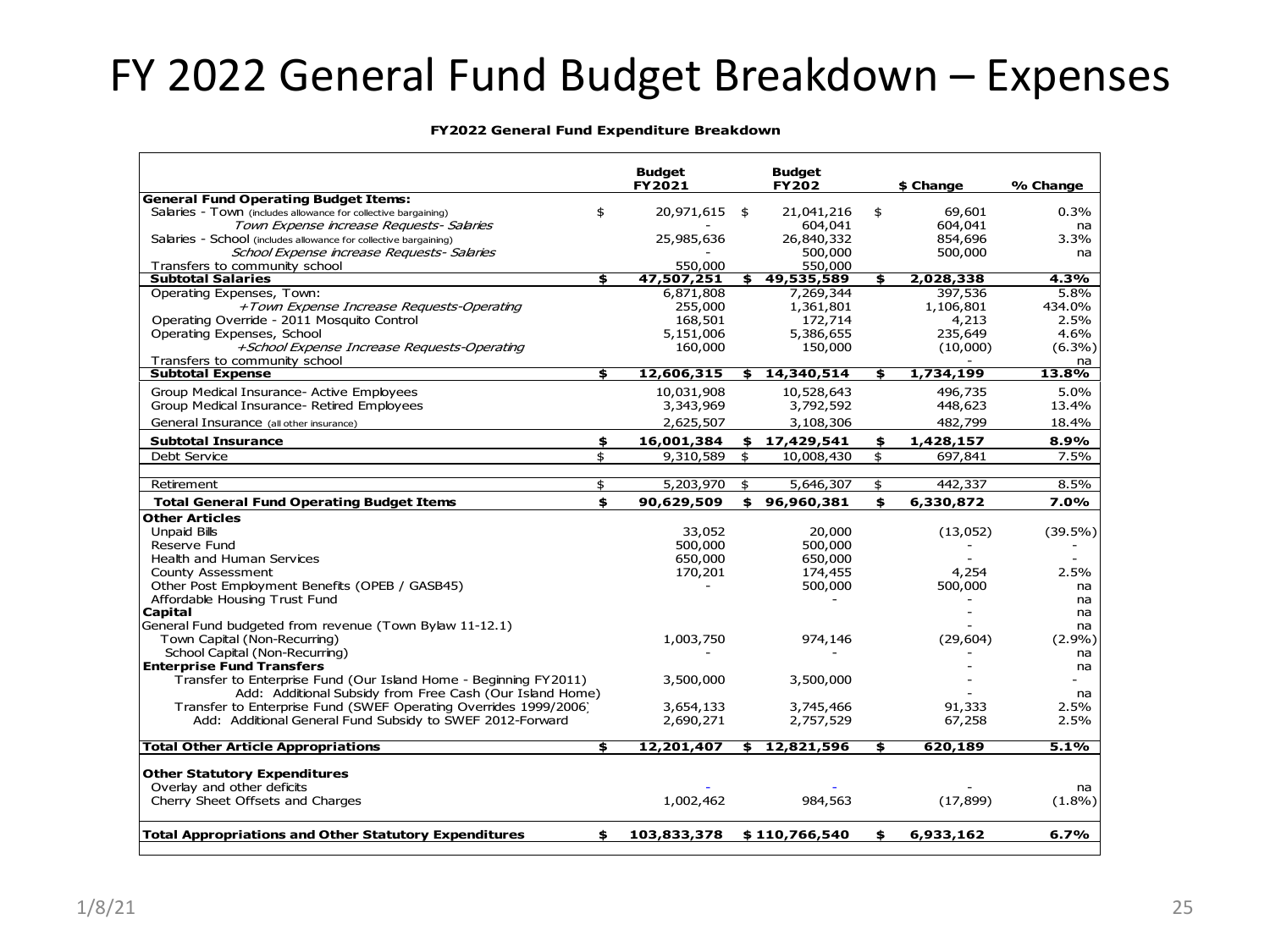#### Historical Information

| <b>Our Island Home</b>   |             |                              |                |                                 |                |  |
|--------------------------|-------------|------------------------------|----------------|---------------------------------|----------------|--|
|                          |             | <b>Stabalization Balance</b> |                |                                 |                |  |
| $\overline{\phantom{a}}$ | 2016        | 2017                         | 2018           | 2019                            | 2020           |  |
| General Stabilization    | \$5,044,535 | \$5,053,411                  |                | $$5,059,485.00$ $$5,411,964.00$ | \$5,541,745.00 |  |
| Capital Stabilization    | \$1,250,000 | \$1,250,000                  | \$1,250,000.00 | \$1,250,000.00                  | \$1,250,000.00 |  |
| <b>OPER Trust Fund</b>   | \$1,341,213 | \$1,903,825                  | \$2,390,558.00 | \$3,130,312.00                  | \$3,681,241.00 |  |

| <b>Stabilization and Trust Funds</b> |             |             |                |                                                         |                |  |  |  |  |
|--------------------------------------|-------------|-------------|----------------|---------------------------------------------------------|----------------|--|--|--|--|
| <b>Stabalization Balance</b>         |             |             |                |                                                         |                |  |  |  |  |
| $\overline{\phantom{a}}$             | 2016        | 2017        | 2018           | 2019                                                    | 2020           |  |  |  |  |
| General Stabilization                | \$5,044,535 | \$5,053,411 |                | $$5,059,485,00 \quad $5,411,964,00 \quad $5,541,745,00$ |                |  |  |  |  |
| Capital Stabilization                | \$1,250,000 | \$1,250,000 | \$1,250,000.00 | \$1,250,000,00                                          | \$1,250,000.00 |  |  |  |  |
| <b>OPEB</b> Trust Fund               | \$1,341,213 | \$1,903,825 | \$2,390,558.00 | \$3,130,312.00                                          | \$3,681,241.00 |  |  |  |  |

| <b>Certified Free Cash</b> |             |             |             |              |             |  |  |
|----------------------------|-------------|-------------|-------------|--------------|-------------|--|--|
|                            | 2016        | 2017        | 2018        | 2019         | 2020        |  |  |
| Certified Free Cash        | \$6,642,219 | \$6,215,883 | \$9,593,671 | \$10,334,761 | \$9,655,001 |  |  |

(1) CPE payment received in FY2016 represented two years of payments

(2) The town did not receive the CPE payment in FY20, and has not received it as of 12/01/2020.